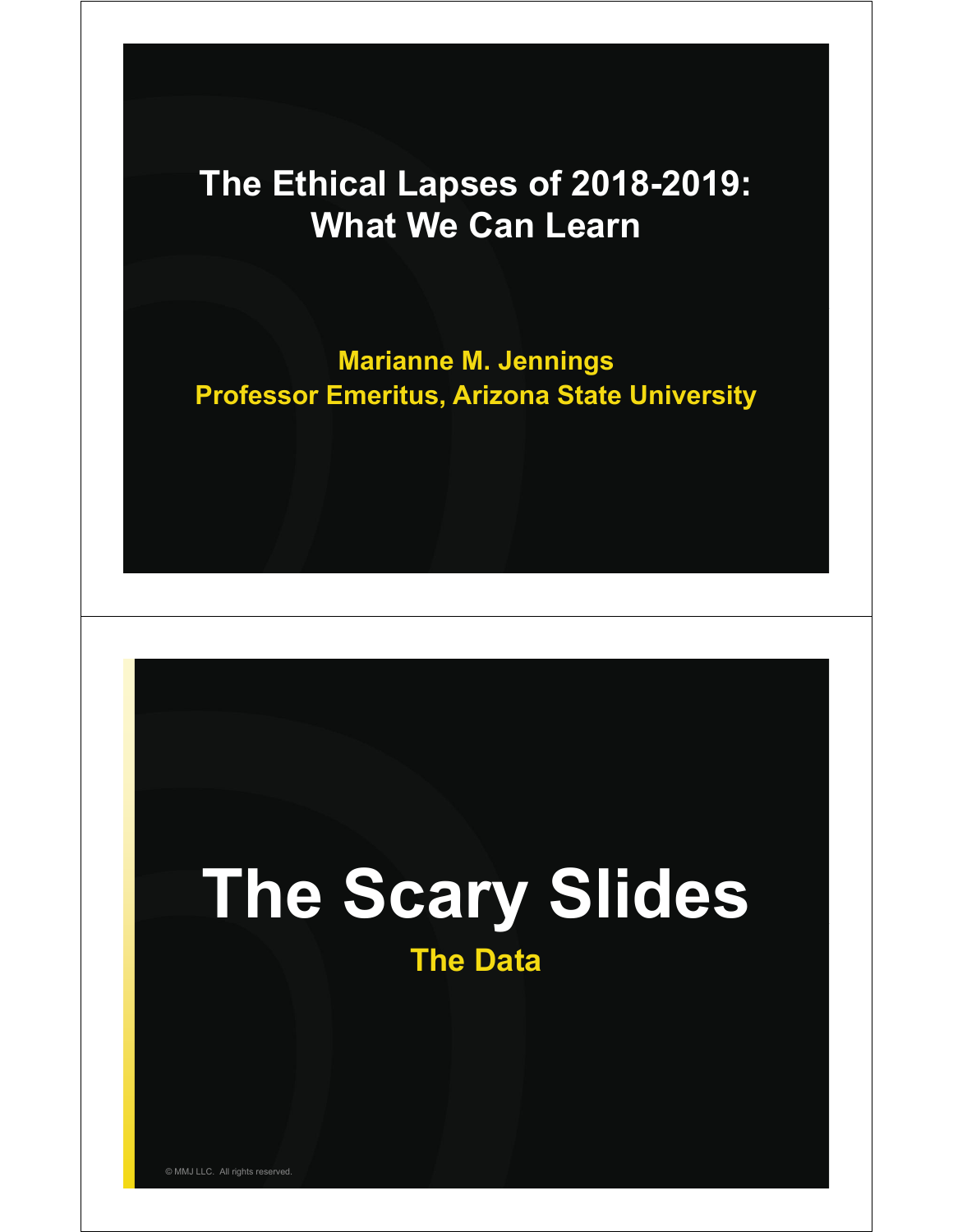### **College Cheating (2017) (McCabe)**

| <b>Type of</b><br>cheating | <b>Graduate</b><br><b>Students</b> | <b>Undergraduate</b><br><b>students</b> |
|----------------------------|------------------------------------|-----------------------------------------|
| <b>Test cheating</b>       | 17%                                | 39%                                     |
| Written<br>assignment      | 40%                                | 62%                                     |
| Both types of<br>cheating  | 43%                                | 68%                                     |
|                            | Jennings Ethical Issues 2017       |                                         |

#### **Details on college cheating**

- 54% said cheating is okay (necessary to compete)
- 97% of admitted cheaters say they have never been caught
- 76% copied word-for-word another's assignment
- 12% said they would never cheat because of ethics
- 42% purchased papers, thesis etc.
- 28% paid someone to take their online courses
- 72% used phones, tablets, and/or computers to cheat
	- Kessler International survey January 11, 2019

Jennings Ethical Issues 2017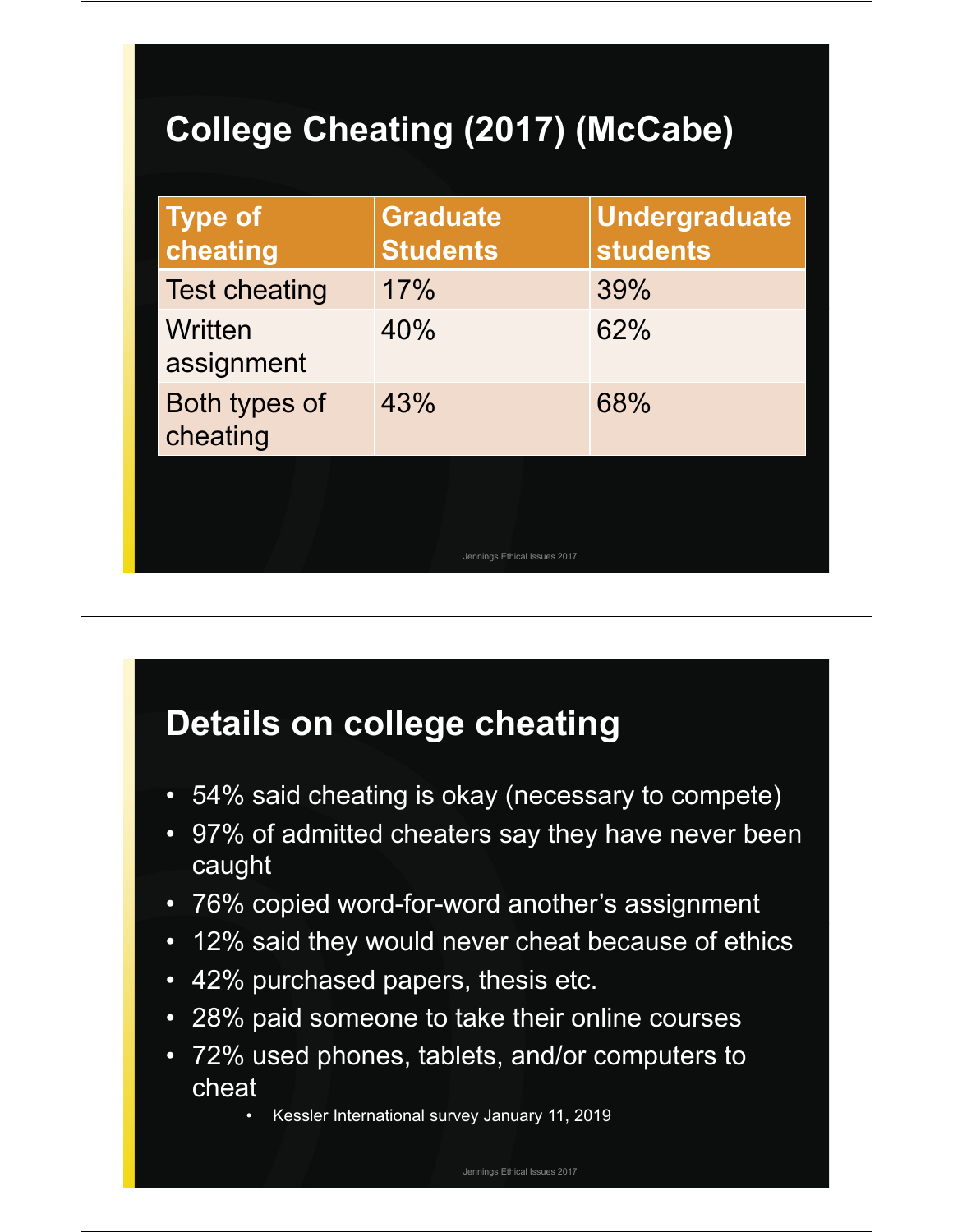### **Workplace: ECI 2019 Global Survey**

- 39% of employees do not see a strong organizational commitment to ethics
- 58% of employees do not see a strong commitment to ethical leadership in their organizations

Jennings Ethical Issues 2017

• 50% feel pressure to compromise standards

#### **ECI 2017: Ethics in the Workplace**

- 47% of employees saw conduct in the past 12 months that broke the law or violated organizational rules
	- Lying to employees or external stakeholders
	- **Misuse of confidential information**
	- Bribes and kickbacks
	- Stealing
- 69% said they would report such events
- 23% increase in employees who feel pressure to compromise standards
- 63% see those who compromise standards rewarded
- 44% have experienced retaliation
- 40% feel that they have a weak ethical culture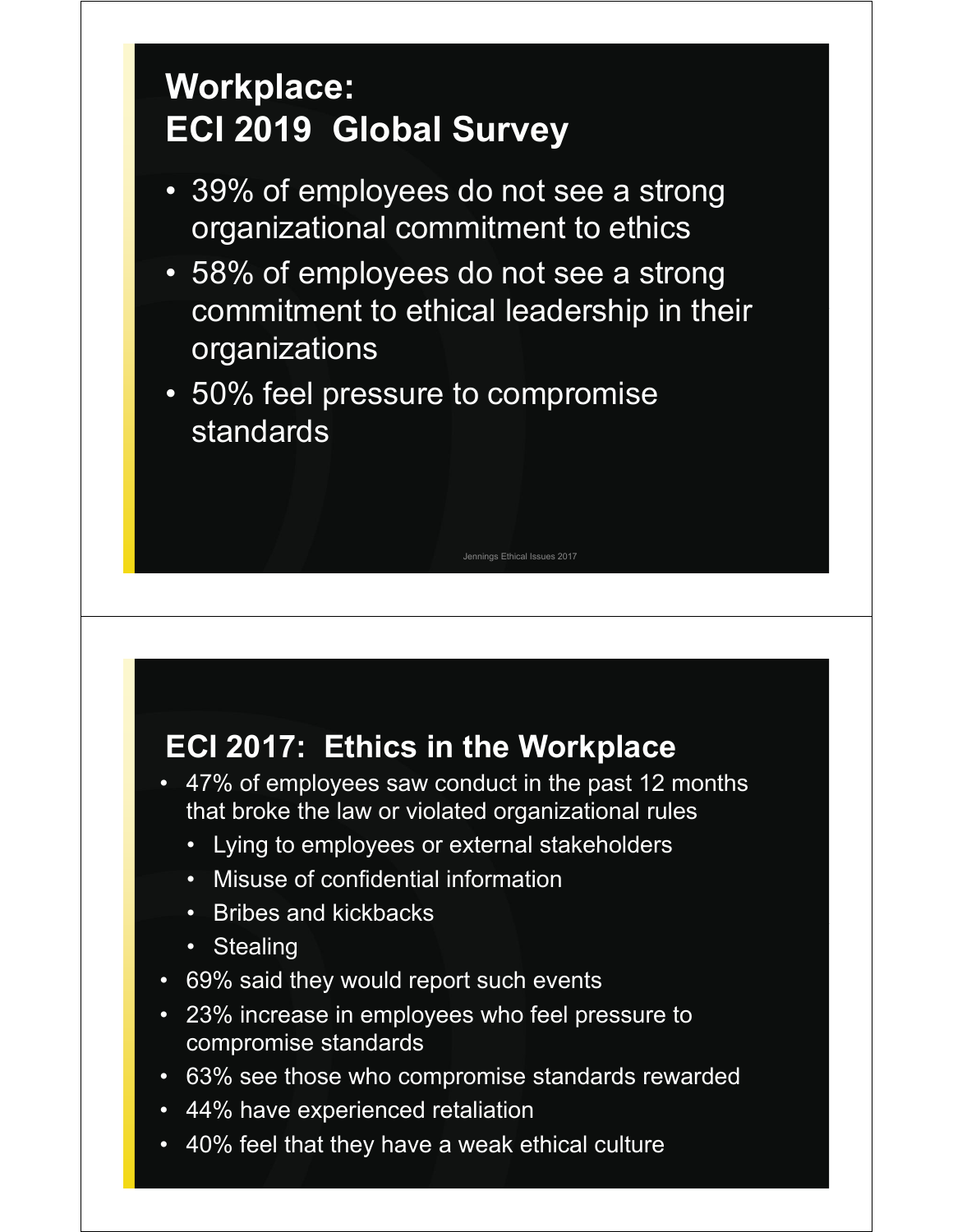

### **Ethical Lapses Since 2001**

| Adelphia                      | <b>ADM</b>          | AIG (three times)         | Allergan                   |
|-------------------------------|---------------------|---------------------------|----------------------------|
| Alstom                        | Amgen               | <b>American Apparel</b>   | <b>American Express</b>    |
| Apple (twice)                 |                     |                           |                            |
| Apollo Global                 | <b>Apollo Group</b> | <b>Arthur Andersen</b>    | AstraZeneca                |
| AT&T                          | Autonomy            | Avon                      | <b>Bally Total Fitness</b> |
| <b>Bank of America</b>        | <b>Barclays</b>     | <b>Bayer</b>              | <b>BCBS</b>                |
| <b>BCCI</b>                   | <b>BDO Seidman</b>  | <b>Bear Stearns</b>       | <b>Biovail</b>             |
| <b>Bitcoin</b>                | <b>Blue Bell</b>    | <b>BNY</b>                |                            |
| <b>BNP Paribus</b>            | <b>Body Shop</b>    | <b>Boeing</b>             | BP(3)                      |
| <b>Bristol-Myers Squibb</b>   | <b>CalPERS</b>      | <b>Cardinal Health</b>    | Caterpillar                |
| <b>CBS</b>                    | Cendant             | Charter<br>Communications | Chase                      |
| Chesapeake                    | Chipotle            | Chiquita                  | Chrysler (2)               |
| <b>Cintas</b>                 | Citigroup (?)       | <b>Columbia HCA</b>       | Comcast                    |
| Computer<br><b>Associates</b> | Countrywide         | CSFB                      | <b>CXS</b>                 |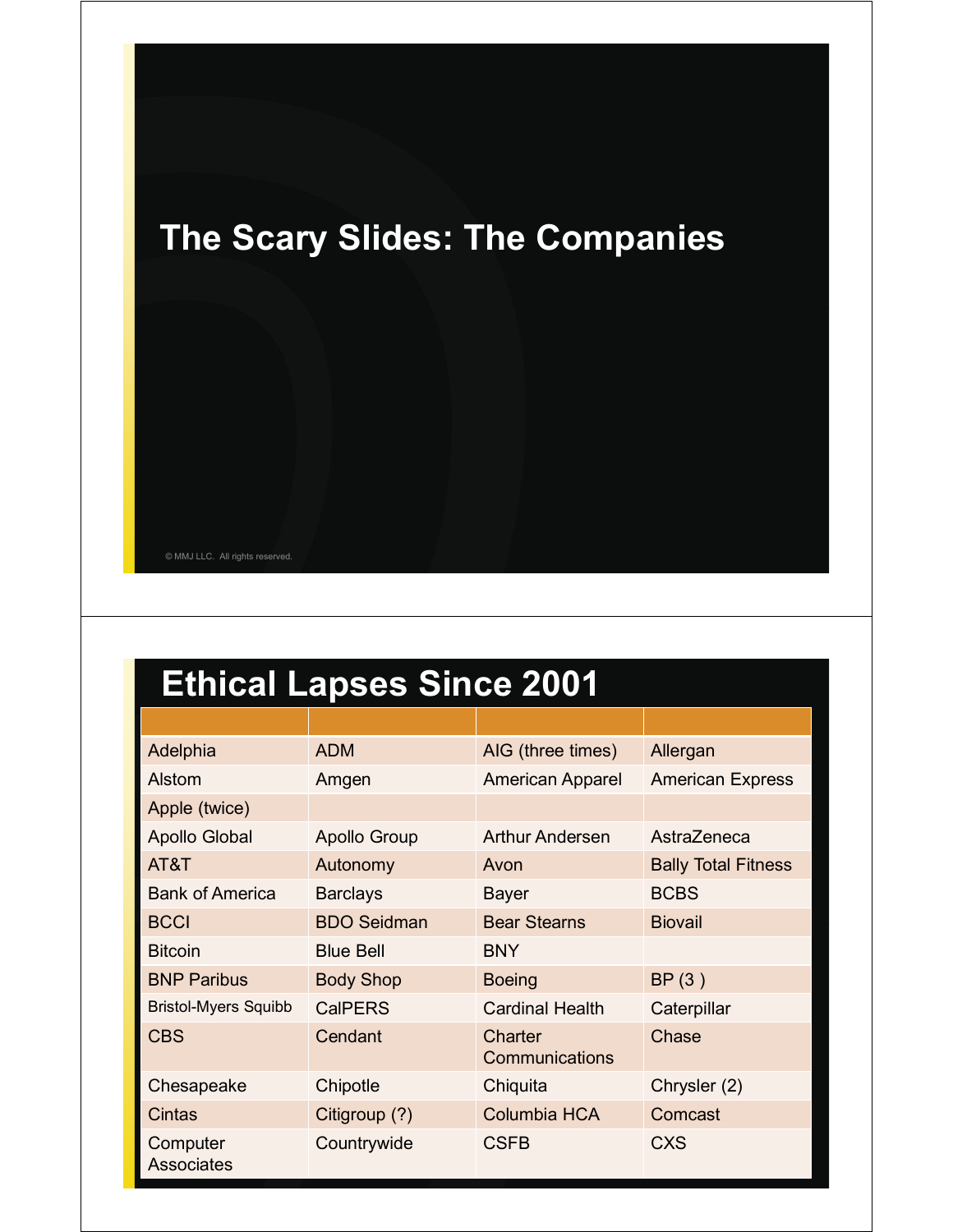## **Ethical Lapses Since 2001**

| <b>CVS</b>             | Cypriot                   |                          |                        |
|------------------------|---------------------------|--------------------------|------------------------|
| Davis-Besse<br>(FENOC) | DaVita Health             | <b>Deloitte Touche</b>   | Delphi                 |
| <b>Deutsche Bank</b>   | <b>Dewey LeBeouf</b>      | <b>Diamond Nuts</b>      | Downey S & L           |
| Duke Energy (2)        | <b>DuPont</b>             | <b>Edward Jones</b>      | Eli Lilly              |
| Enron                  | Entergy                   | Equifax                  |                        |
| Ernst & Young          | ExxonMobil                | Facebook (2)             |                        |
| Fannie Mae (2)         | <b>Fidelity Invest.</b>   | <b>FIFA</b>              | <b>Fireman's Fund</b>  |
| <b>Fox News</b>        | <b>Freedom Industries</b> | <b>Galleon Hedge</b>     |                        |
| General Electric (3)   | <b>General RE</b>         | GlaxoSmithKline<br>(4)   | <b>Global Crossing</b> |
| <b>Global Research</b> | <b>GM</b>                 | Goldman Sachs (2)        | GoDaddy                |
| Google                 | GroupOn                   | <b>Hallmark Westland</b> | <b>HealthSouth</b>     |
| Helig-Myers            | <b>Herbalife</b>          | HP                       | <b>HR Block</b>        |
| <b>HSCB</b>            | Hyundai                   |                          |                        |

### **Ethical Lapses Since 2001**

| <b>Ikea</b>                     | <b>ImClone</b>        | <b>IndyMac</b>            | <b>Insys</b>                        |
|---------------------------------|-----------------------|---------------------------|-------------------------------------|
| Intel                           | Johnson & Johnson     | <b>Kay Jewelers</b>       | Kia                                 |
| <b>Kindred Healthcare</b>       | Kmart                 | Kobe Steel                | KPMG(3)                             |
| Kraft-Heinz                     | <b>Krispy Kreme</b>   | <b>Lehman Brothers</b>    | <b>Lending Club</b>                 |
| Lennar                          | <b>Lifelock</b>       | Long Term Capital         | Lucent                              |
| LuLuLemon, Inc.                 | Lyft                  | <b>Madoff Investments</b> |                                     |
| Marriott Int'l                  | Marsh & McLennan      | <b>Massey Energy</b>      | <b>Medtronic</b>                    |
| McKinsey & Co.                  |                       |                           |                                     |
| <b>Merck</b>                    | <b>Merrill Lynch</b>  | <b>Microsoft</b>          | <b>MF Global</b>                    |
| Microstrategy                   | <b>Milberg Weiss</b>  | <b>Mitsubishi</b>         | Moody's                             |
| <b>Morgan Stanley</b>           | <b>Mylan</b>          | <b>Navient</b>            | Navistar Int'l                      |
| <b>NBC</b><br>("Nitely")(Lauer) | <b>New Century</b>    | New Eng. Patriots         | <b>New Orleans</b><br><b>Saints</b> |
| <b>New Republic</b>             | <b>New York Times</b> | <b>Nike</b>               | <b>Nortel</b>                       |
| <b>Novartis</b>                 | Och-Ziff              | Options (200)             | Oracle                              |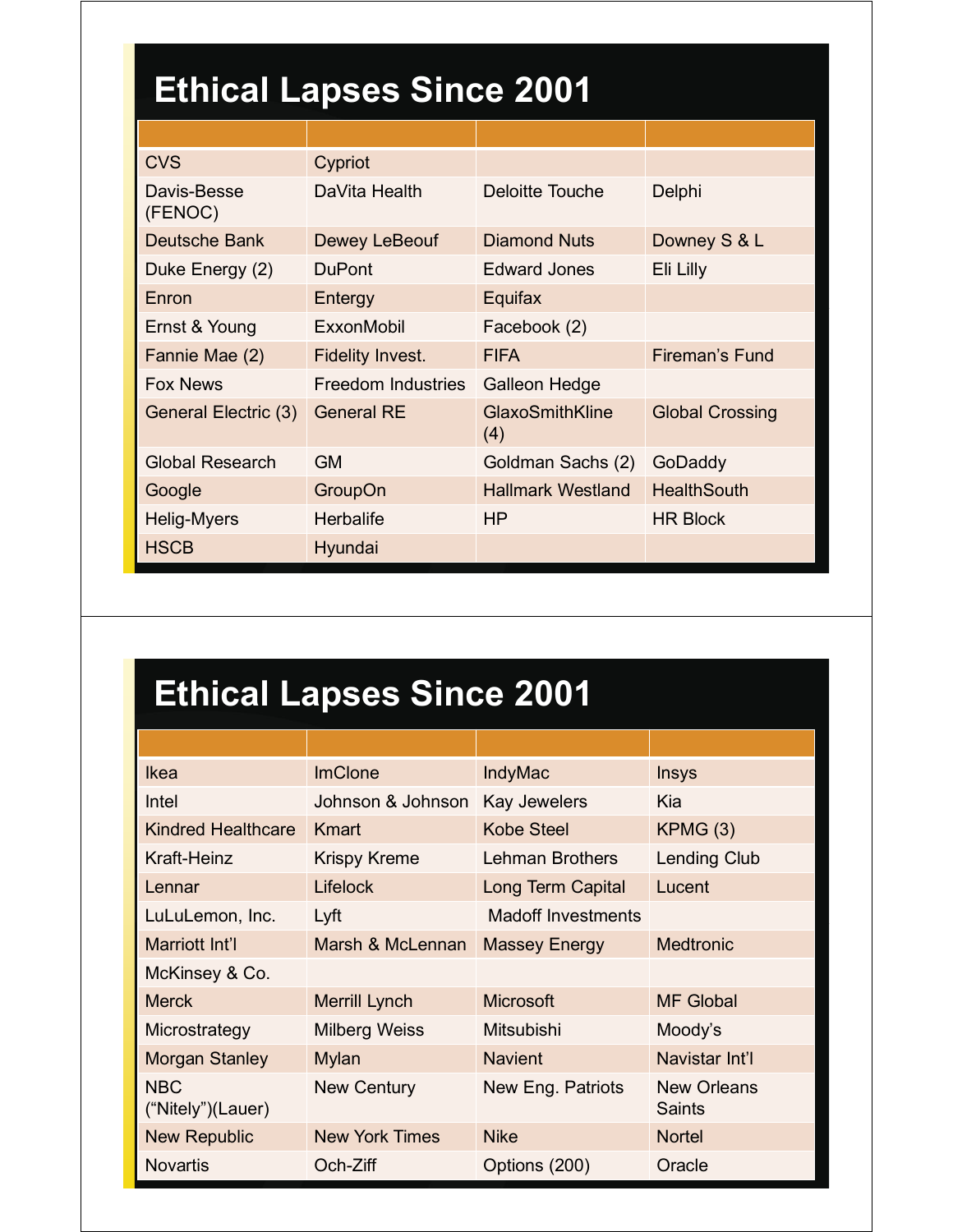### **Ethical Lapses Since 2001**

| Olympus                       | Parmalat                       | Peanut Corp.               | <b>Penn State</b>      |
|-------------------------------|--------------------------------|----------------------------|------------------------|
| <b>Pfizer</b>                 | Pilot Flying J                 | <b>Pixar</b>               |                        |
| <b>PriceWaterhouseCoopers</b> | <b>Prudential</b>              | Putnam (2)                 | Purdue                 |
| Qualcomm                      | Qwest                          | <b>RadioShack</b>          | Razorfish              |
| <b>RBS</b>                    | <b>Reebok</b>                  | Refco                      |                        |
|                               | <b>Royal Ahold</b>             | <b>Royal Shell</b>         | <b>SAC Capital</b>     |
| <b>St. Louis Cardinals</b>    | <b>Saks Fifth Avenue</b>       | Sallie Mae (17)            | Samsung                |
| Satyam (India)                | <b>Shaw Group</b>              | <b>Siemens</b>             | Sloan Kettering        |
| Société General               | Social Finance<br>(SoFi)       | Sony                       | Sotheby's              |
| <b>Standard &amp; Poors</b>   | Stanford<br>Investments        | <b>Stanford University</b> | <b>Starbucks</b>       |
| <b>Stitch Fix</b>             | Student Ioan<br><b>lenders</b> | <b>Sutter Health</b>       | <b>Swedish Academy</b> |
| <b>Taco Bell</b>              | Taylor Beane                   | <b>Takata</b>              | <b>Tenet</b>           |

# **Ethical Lapses Since 2001**

| <b>Tesco</b>         | <b>Tesla</b>                    | <b>Theranos</b>        | <b>TierOne Bank</b>  |
|----------------------|---------------------------------|------------------------|----------------------|
| <b>Time Warner</b>   | Titan                           |                        |                      |
| <b>Toshiba</b>       | Toyota                          | <b>Trinity Highway</b> | <b>Turing Pharma</b> |
| Tyco Int'l           | Uber                            | <b>UBS</b>             | United               |
| <b>United Health</b> | Universities &<br><b>Sports</b> | <b>Universities</b>    | Valeant              |
| Volkswagen           | Wachovia                        | Walmart                | WaMu                 |
| We (WeWork)          | Wells Fargo (4)                 | <b>Weinstein Group</b> | Westar               |
| <b>World Bank</b>    | WorldCom                        | <b>WPP</b>             | Wynn Co.             |
| Xerox                | <b>Zenefits</b>                 | Zynga                  |                      |
|                      |                                 |                        |                      |
|                      |                                 |                        |                      |
|                      |                                 |                        |                      |
|                      |                                 | 12                     |                      |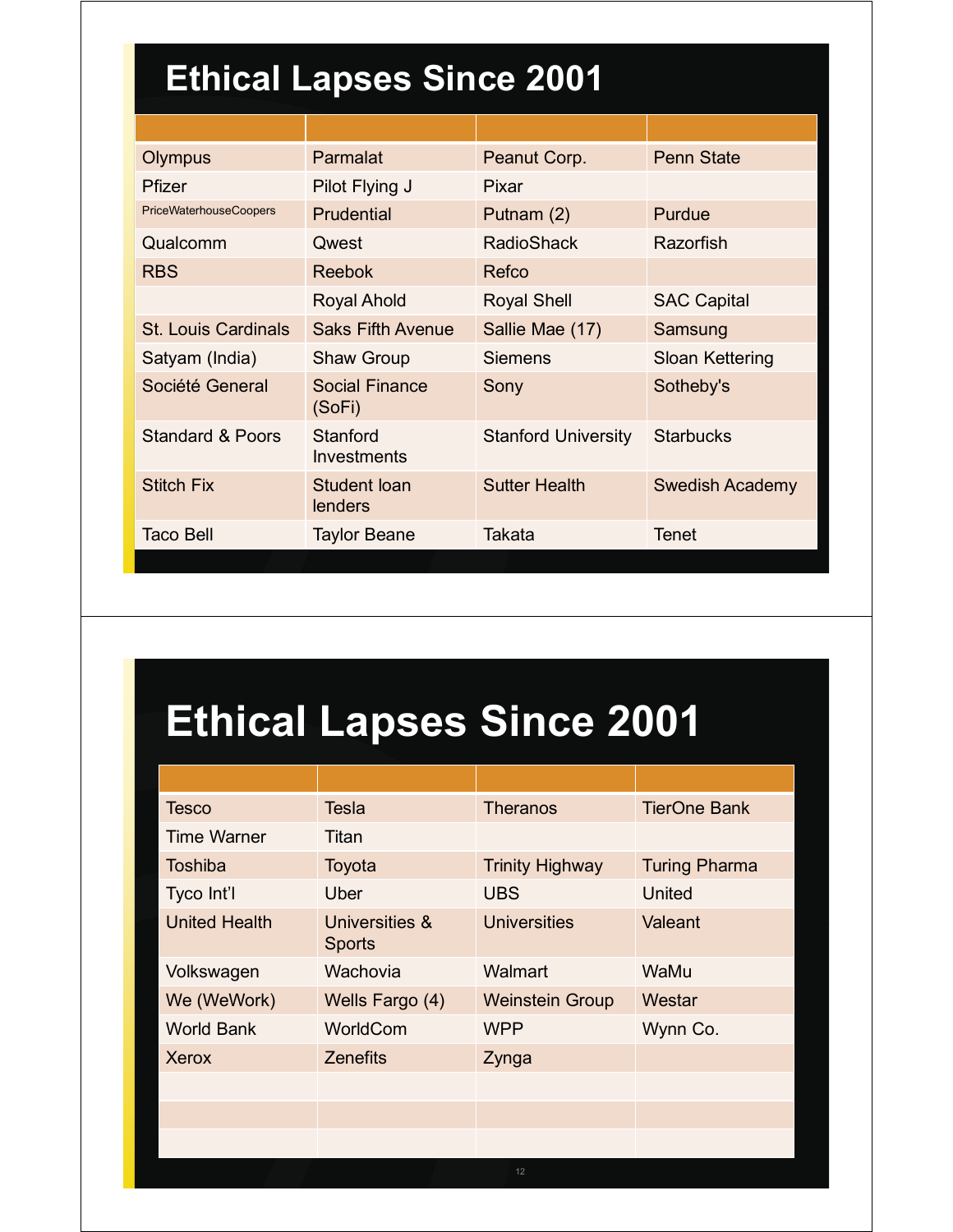## **Issues in Crop Insurance**

| <b>State</b>                                  | <b>Date</b> | <b>Allegations</b>                                                                                                                                                                                                                                              |
|-----------------------------------------------|-------------|-----------------------------------------------------------------------------------------------------------------------------------------------------------------------------------------------------------------------------------------------------------------|
| Kentucky                                      | 03/2020     | Tobacco warehouseman agreed to help farmers conceal<br>sales of their crops and then have them submit false claims<br>to the United States; warehouseman charged with money<br>laundering in funneling the money for the concealed crop<br>sales to the farmers |
| Kansas                                        | 02/2020     | Farmer under-reported 2015 corn crop by 23,524 bushels<br>and sorghum/milo crop by 31,208 bushels; also charged<br>with bankruptcy fraud for not declaring the sales in his<br>asset disclosures                                                                |
| Kentucky                                      | 12/2019     | Submitted fake grade sheets and tobacco sales receipts<br>(no-grade and low-grade tobacco) in order to submit claims<br>to his crop insurer; failed to report actual sales income on<br>his taxes for 2012, 2013, 2015                                          |
| Kentucky                                      | 07/2019     | Farmer, insurance agent, and adjuster work together to<br>understate crop value to defraud the federal government<br>and his private insurers; agent and adjuster received<br>portions of the payments for their efforts                                        |
| ) Mivi <del>j LLC. Ali n</del> grits reserved |             |                                                                                                                                                                                                                                                                 |

### **Issues in Crop Insurance**

| <b>State</b>             | <b>Date</b> | <b>Allegations</b>                                                                                                                                                                                                                                       |
|--------------------------|-------------|----------------------------------------------------------------------------------------------------------------------------------------------------------------------------------------------------------------------------------------------------------|
| Michigan                 | 12/2018     | Farmer obtained crop insurance for 1,000 acres of farmland<br>that he rented to another farmer; claimed losses; farmer tenant<br>declared bankruptcy and the story unraveled                                                                             |
| lowa                     | 11/2018     | Farmer shifted production across fields in order to reach the<br>percentages of loss required to be indemnified                                                                                                                                          |
| Kentucky                 | 11/2018     | Submitted crop pictures of same fields and crops used to make<br>duplicate claims across insurers                                                                                                                                                        |
| Kentucky                 | 09/2018     | Farmer paid adjuster to reduce grade of his tobacco crop in<br>exchange for a portion of the insurance payment                                                                                                                                           |
| <b>North</b><br>Carolina | 05/2018     | Farmer created a fictitious entity to submit federal crop disaster<br>claims and another fictitious entity to actually sell the crops-<br>must repay \$5,669,891, serve 25 months in prison, and is<br>banished from crop insurance programs for 5 years |
| lowa                     | 02/2018     | Lied to bank about crops in storage to get bank loans;<br>submitted false claims for crop insurance; defaulted on the<br>bank loans; sentenced to 18 months and restitution of<br>\$1,190,696.12                                                         |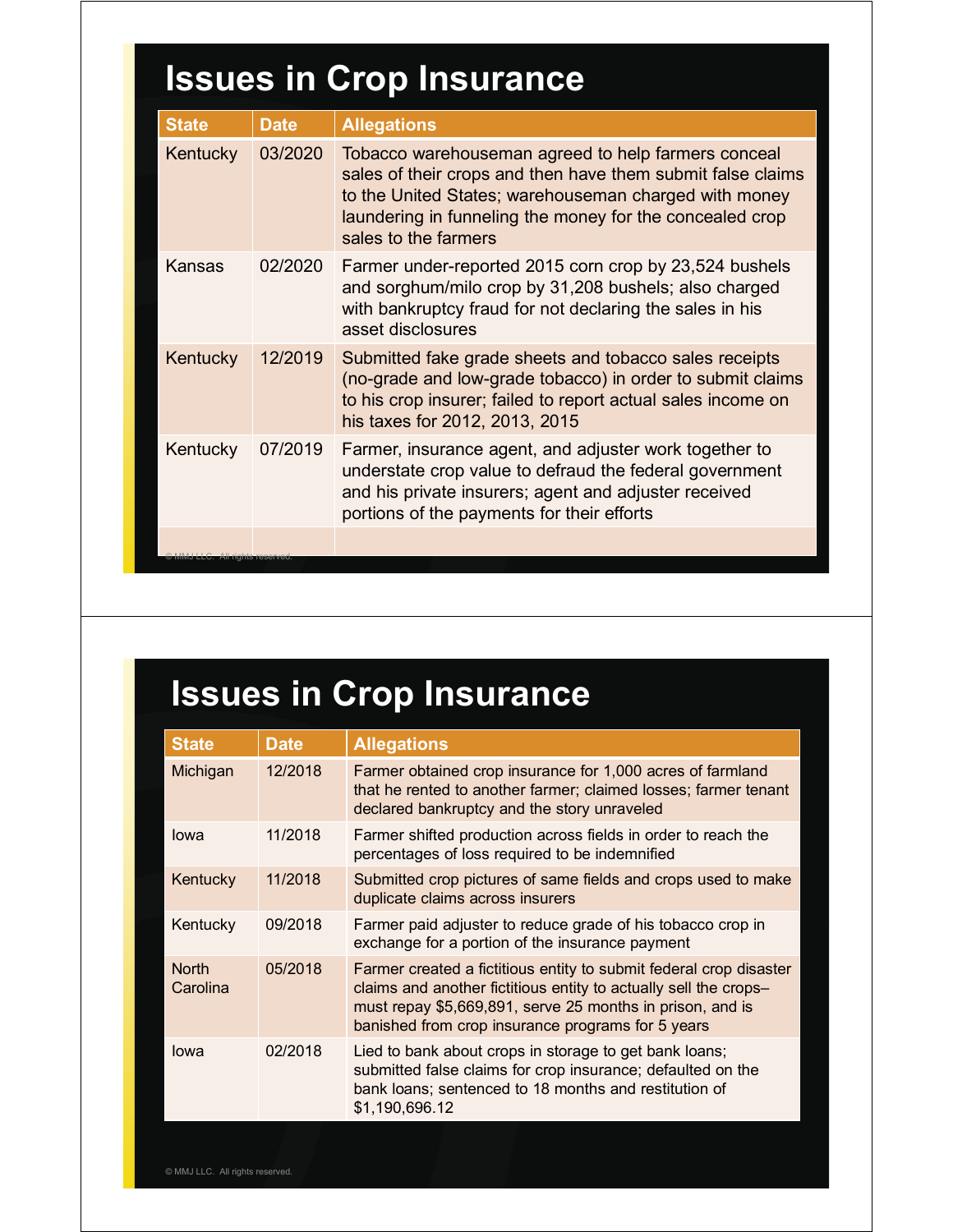# **What happens?**

- How do farmers lapse into money laundering, fraud, tax evasion, and conspiracies?
- How do those conversations go with adjusters and warehousemen?

**1. Pressure is a stunning force**

© MMJ LLC. All rights reserved.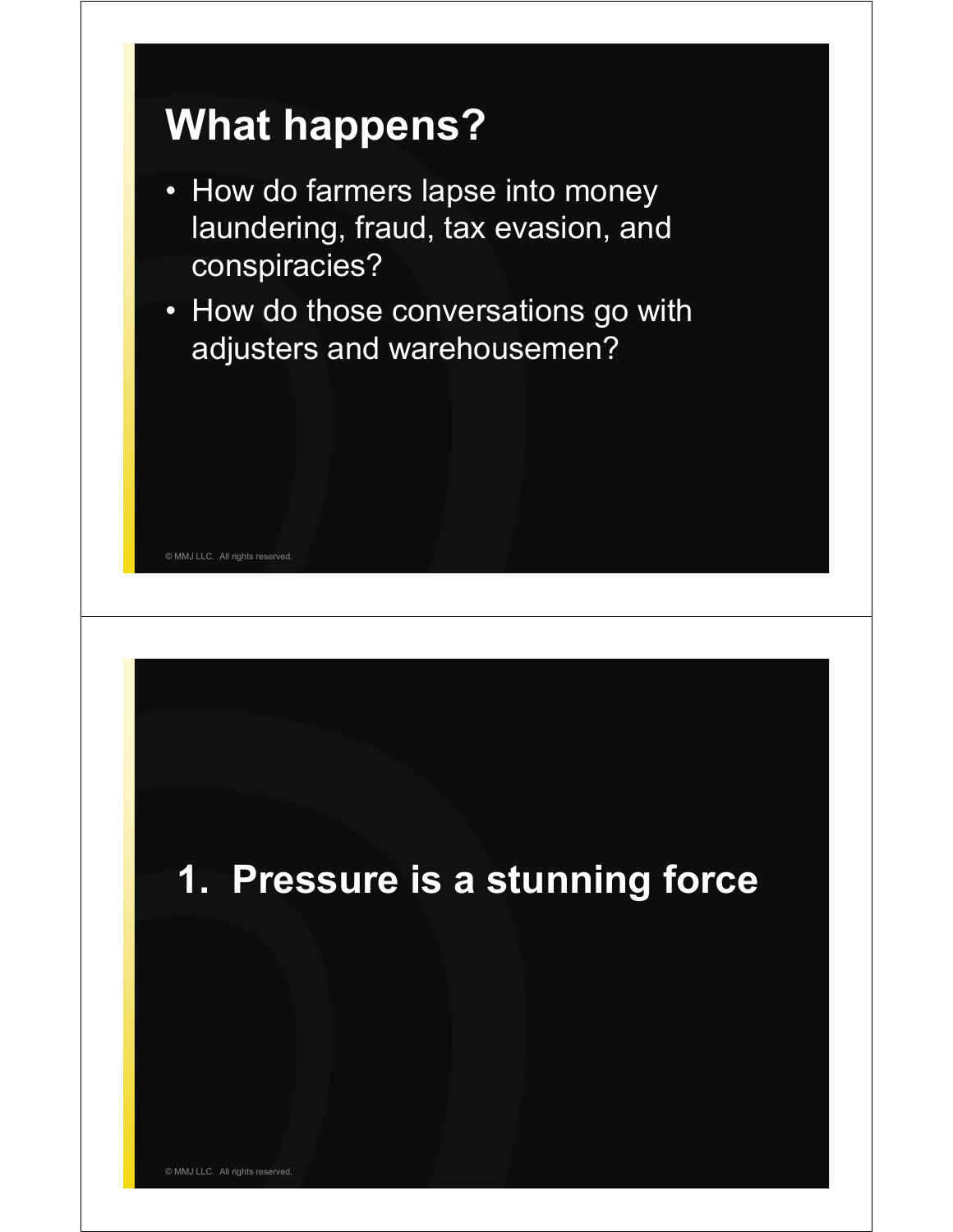

#### **The Ripple Effects and Increasing Pressures**

- Dry cleaners
- **Airlines**
- Jet manufacturers
- Restaurants down and groceries up
- Toilet paper and flour
- Gasoline stations
- COVID weight gain (4 weeks to the gallon of gas and no gyms) – Tailors' business boom
- Clothing stores down– sweatpants up
- Migration to working from home, office space rentals, city flight
- Estate planning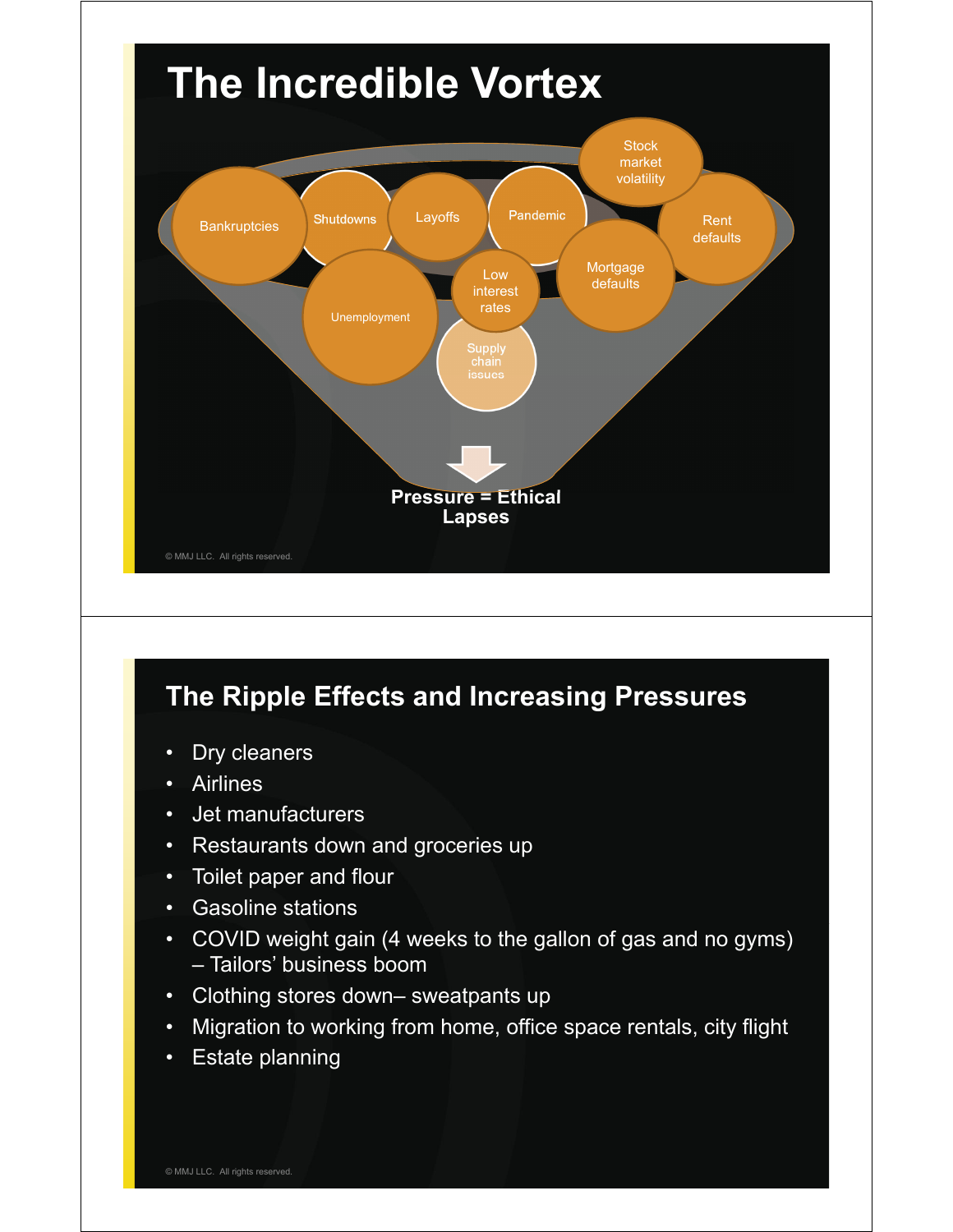## **The Pressures of Time**

- The shortcuts on training
- The shortcuts on paperwork
- The shortcuts on approvals
- The shortcuts on consent
- The shortcuts because of personal lives and demands

#### **Countermanding the Pressure**

- The "Why" Behind the Rule: The Stories
- That first step
- Diagnosis Bias and inability to see future costs
- People do jaywalk!

*"Given enough pressure, we are not the same people. We will do things and make decisions we never thought possible."*

M.M. Jennings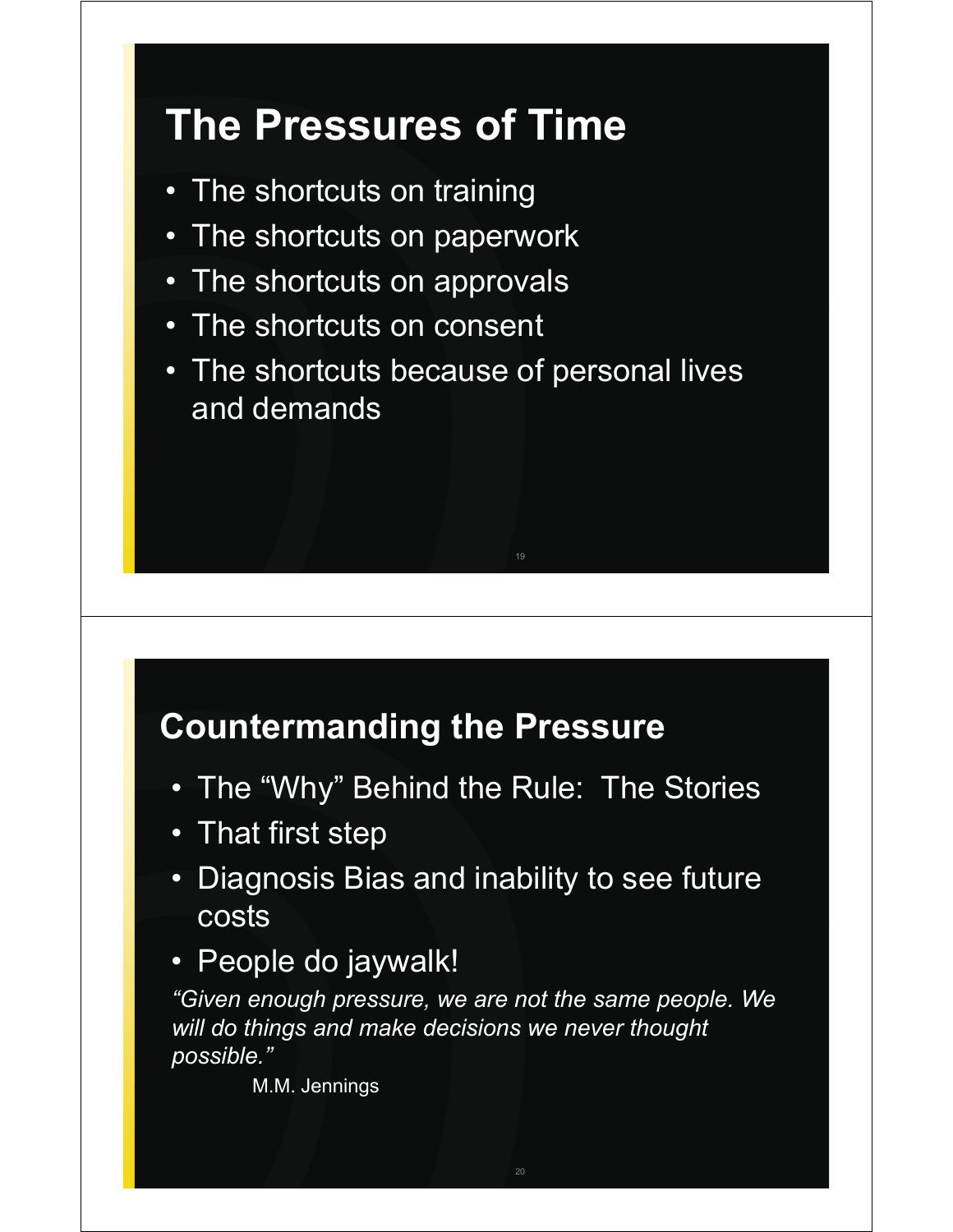#### **The Boeing Example**

- Pressures of time and money on the 737MAX
- Redesign instead of new design
- One sensor instead of two or multiple sensors
- No additional training for pilots (expense of time and money)
- Candor with FAA
- Close relationships with FAA (see conflicts)

© MMJ LLC. All rights reserved.

## **Some Boeing E-mails**

- *"So, I basically lied to the regulators (unknowingly)."*
- *"Mark (chief technical pilot for the 737 MAX project) was under an enormous amount of pressure . . . He was clearly stressed."*
- *"This airplane is designed by clowns, who are in turn supervised by monkeys."*
- *"I still haven't been forgiven by God for the covering up I did last year," in reference to his responses to FAA questions.*
- *"Would you put your family on a Max simulator trained aircraft? I wouldn't."*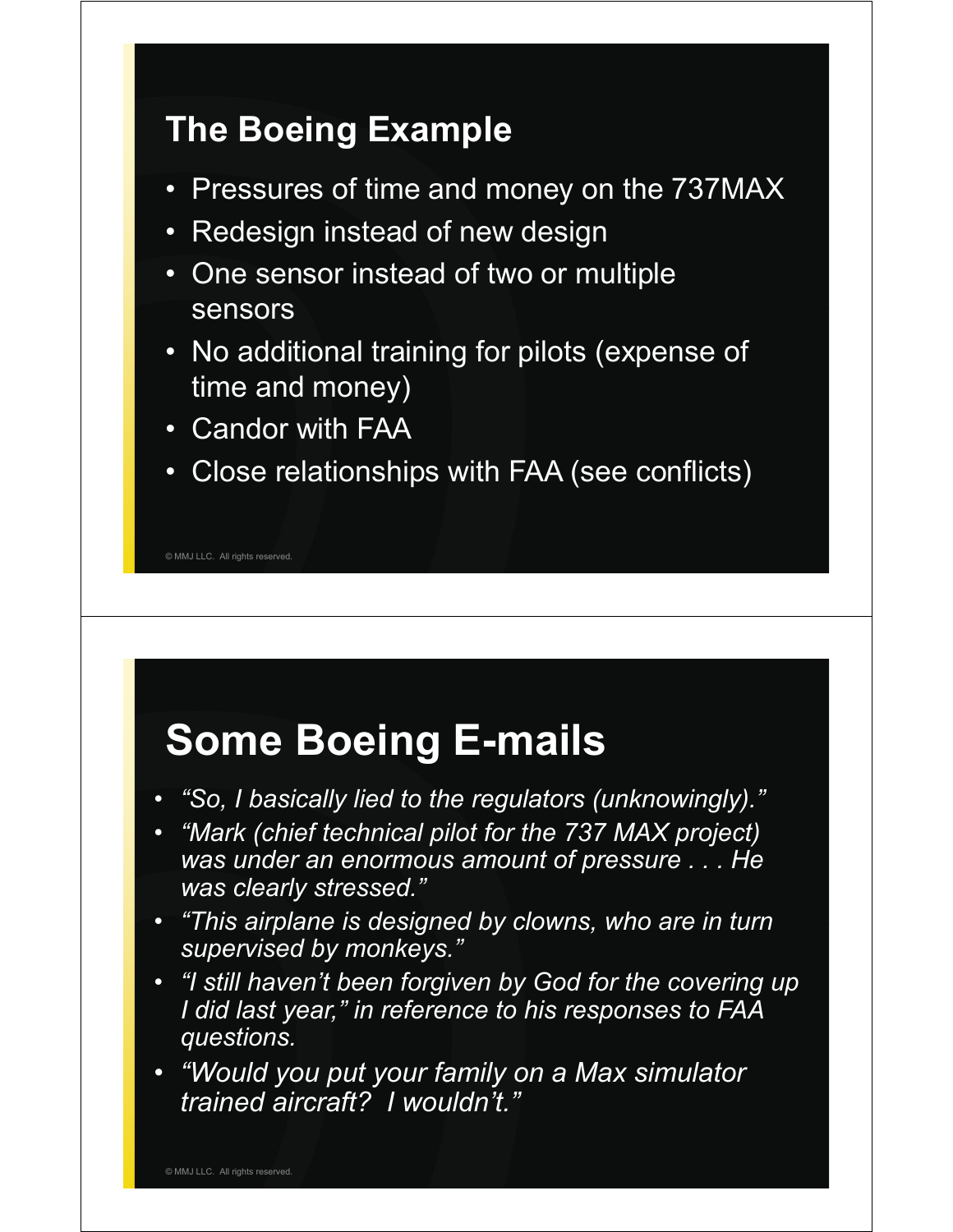#### **The "Why" Behind the FAA Rules**

- October 29, 2018 Lion Air 737MAX crashes on takeoff in Indonesia and 189 people died
- March 10, 2019 Ethiopian Airlines 737MAX crashes on take off and 157 people died
- March 13, 2019 All 737MAX planes are grounded
- August 2020 FAA releases 43-page plan for Boeing fixes (hardware, software, training, design)
- July 2019 Boeing sold 4 airplanes (down from 61 per month in March 2019)
- July 2019 Customers canceled 48 orders

© MMJ LLC. All rights reserved.

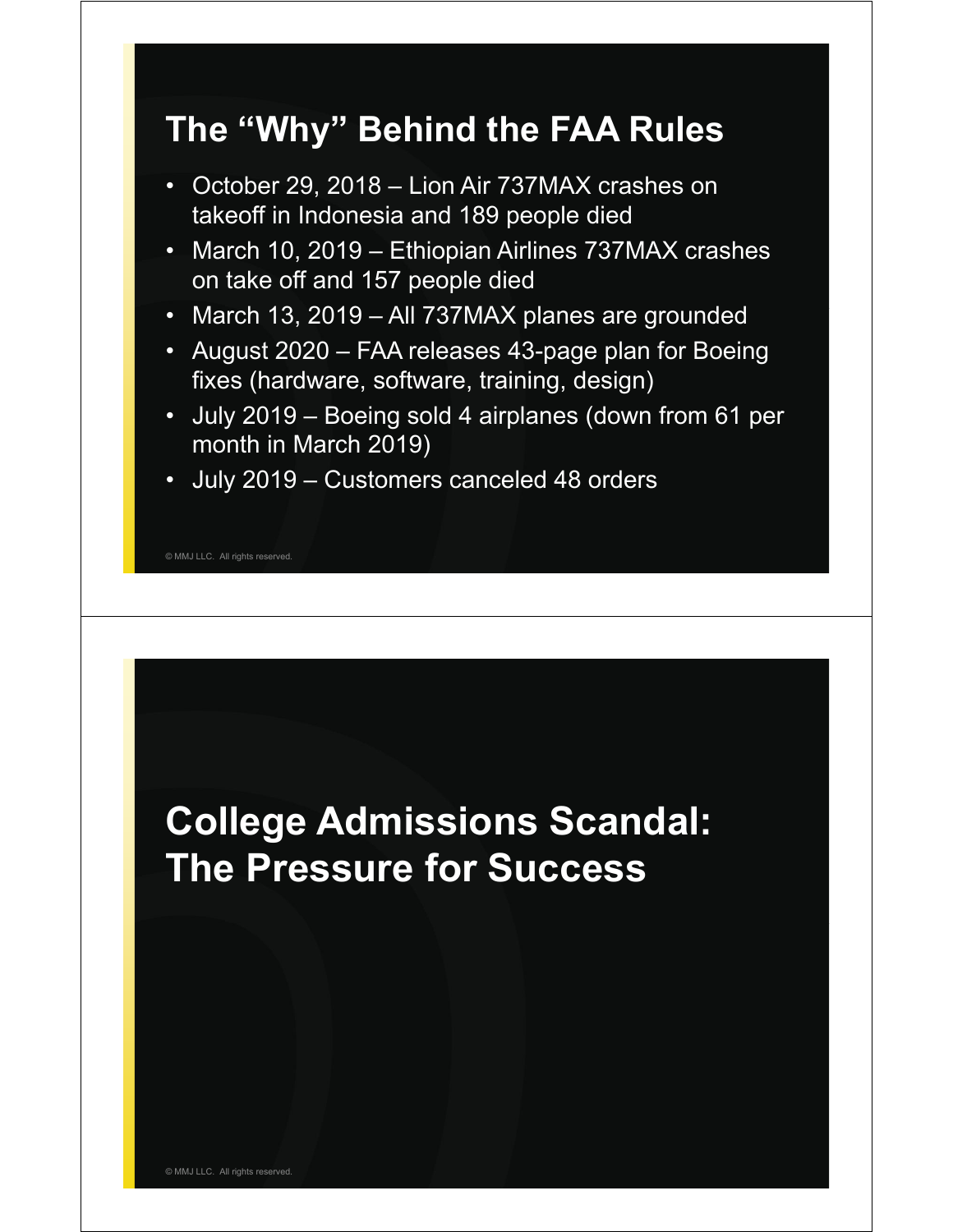

## **College Admissions Scandal**

- *"We just met with (our older daughter's) college counselor this am. I'd like to maybe sit with you after your session with the girls as I have some concerns and want to fully understand the game plan and make sure we have a roadmap for success as it relates to (our daughter) and getting her into a school other than ASU!"*
	- Mossimo Giannulli whose daughter was admitted to USC as a crew rower despite no experience in rowing crew after her parents paid \$500,000 to a charity they created. The charity paid of the crew coach, the Giannullis (Lori Laughlin and Mossimo ) then deducted the \$500,000.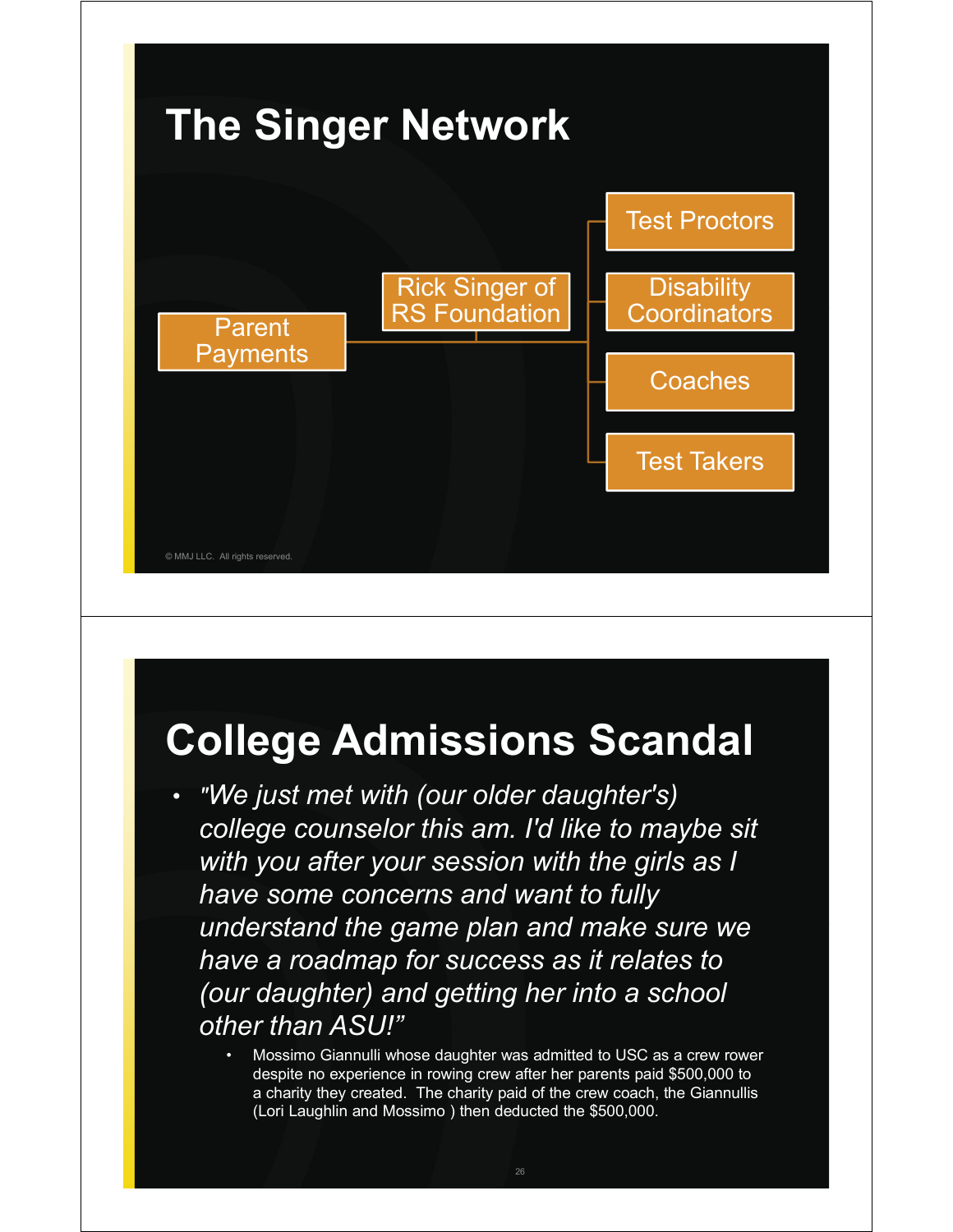## **College Admissions Scandal**

• *"To be honest, I'm not worried about the moral issue here. I'm worried about the, if she's caught doing that, you know, she's finished."*

- Gordon Caplan, private equity lawyer and co-chairman at the law firm, Wilkie Farr & Gallagher LLP, named "Dealmaker of the Year," by American Lawyer, who was arrested in the Varsity Blue admissions scandal
- Caplan's daughter's ACT score went from 22 to 32 after Caplan paid \$75,000 to Rick Singer to pay a proctor to alter her test. Kaplan felt a score of 33 was too much of a stretch.

27

## **College Admissions Scandal**

Mossimo Gianulli note to accountant to pay a \$200,000 invoice from the Rick Singer charity:

*"Good news my daughter . . . is in [USC]. . . Bad news is I had to work the system."*

> Kate Taylor, "Frustrated Over Sentencing, Prosecutors Bring New Charges in Admissions Scandal, *New York Times,* October 23, 2019, p. A12.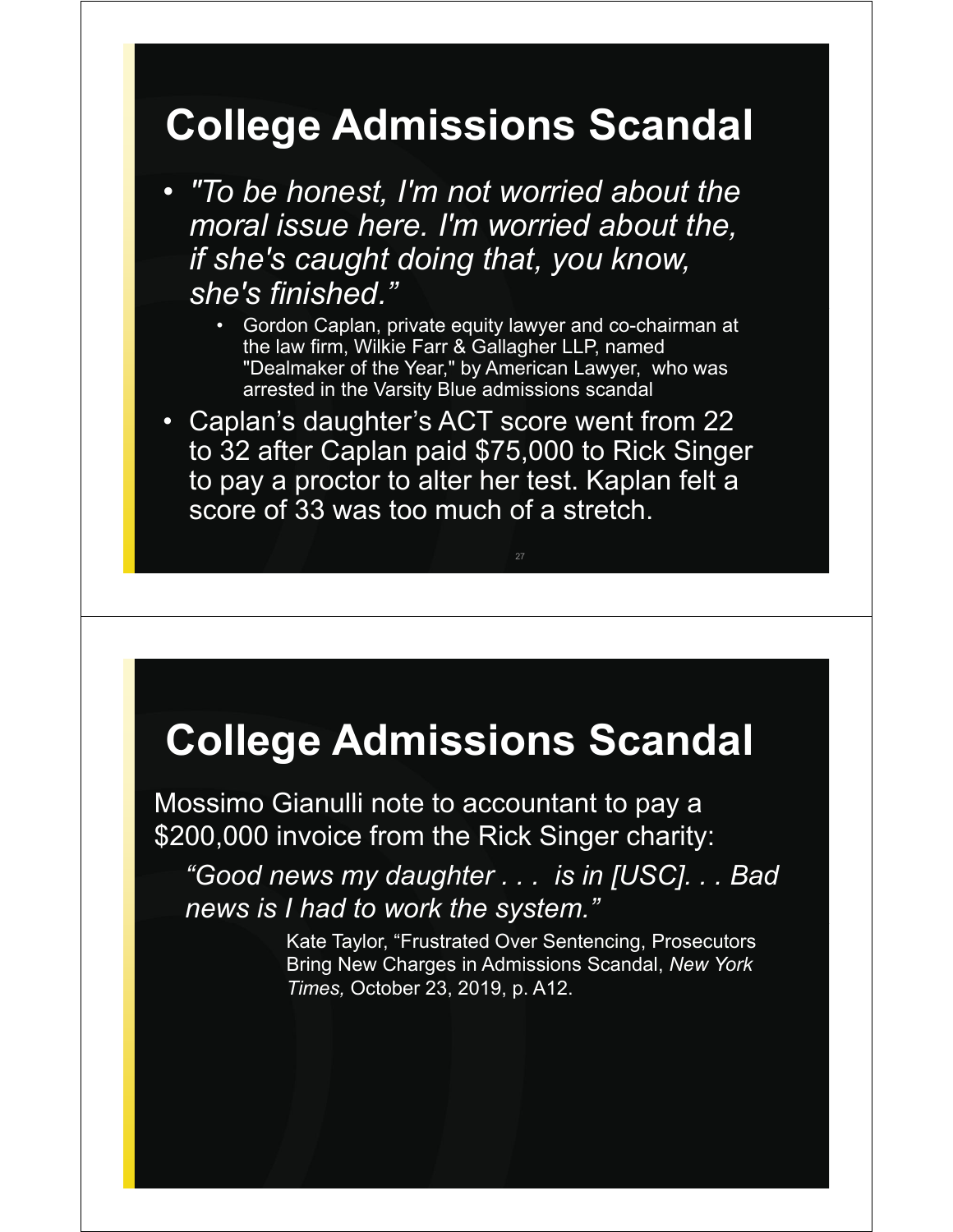

### **The Long and Evolving Run-Up**

- Slow degradation of admission standards
- Financial pressures at colleges and universities
- Lack of supervision, controls, and checks and balances over admissions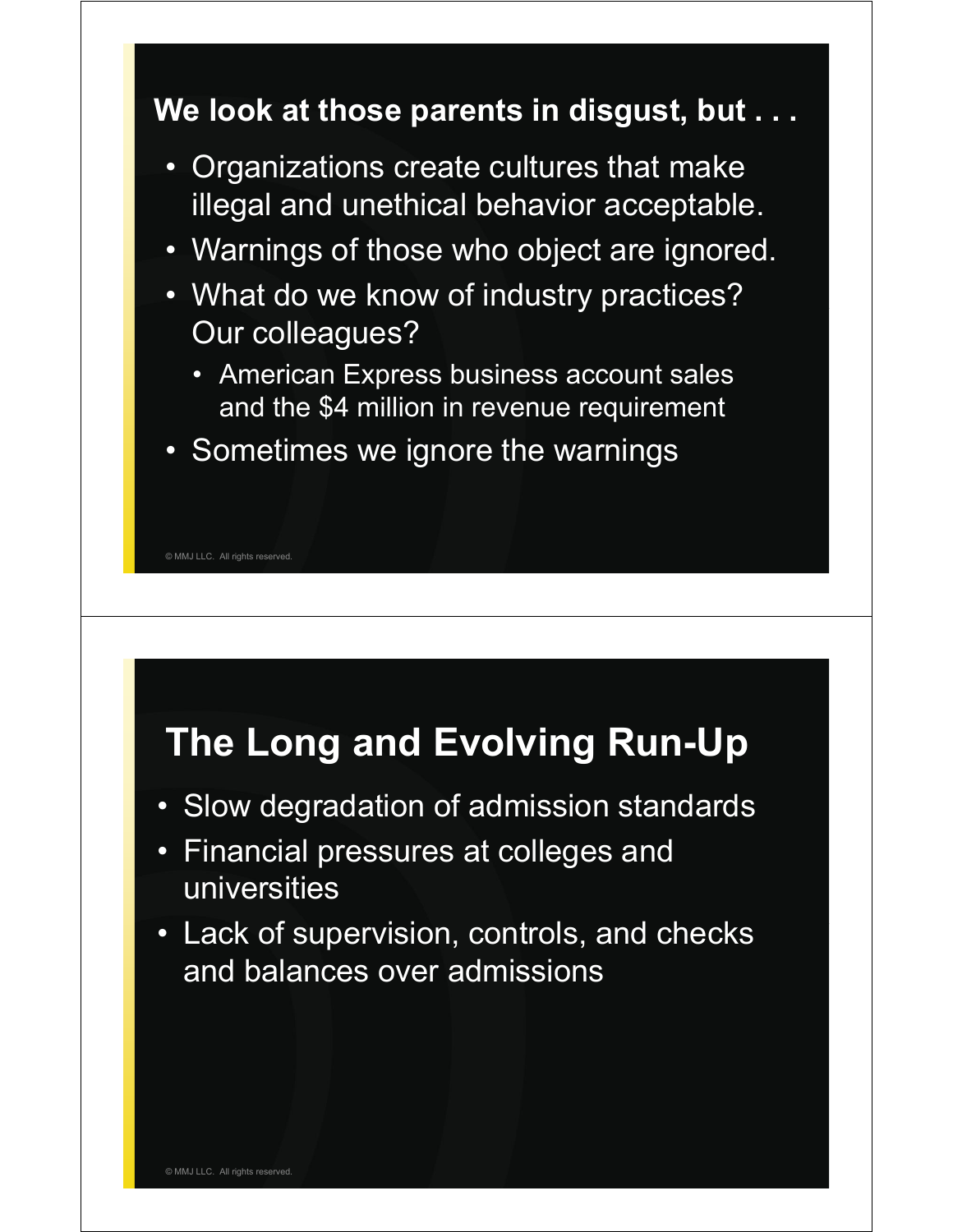#### **The 1989 UNC-CH Report of the Ad Hoc Committee on Athletics and the University**

- Corruption of the academic process
- Abundance of money
- Role of boosters (cars, money, rent-free apartments)
- Playing and practice seasons and schedules
- Transparency and the Educational Foundation
- Conflicts and the Educational Foundation
- Development Office should have some role with the Educational Foundation
- Tying grants-in-aid to graduation rates
- Special admits issues

© MMJ LLC. All rights reserved.

## **2. Ethical Slippage and Gaming**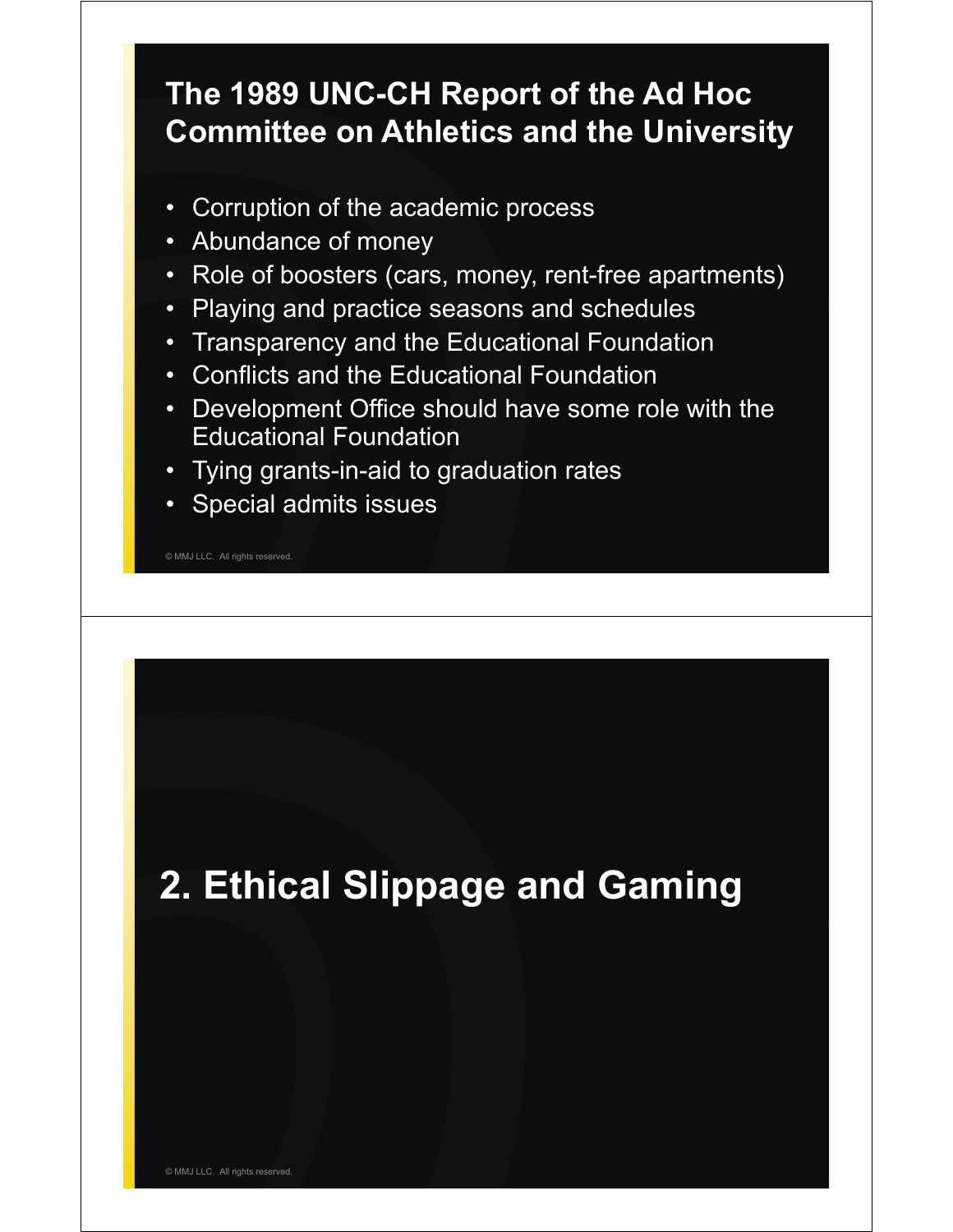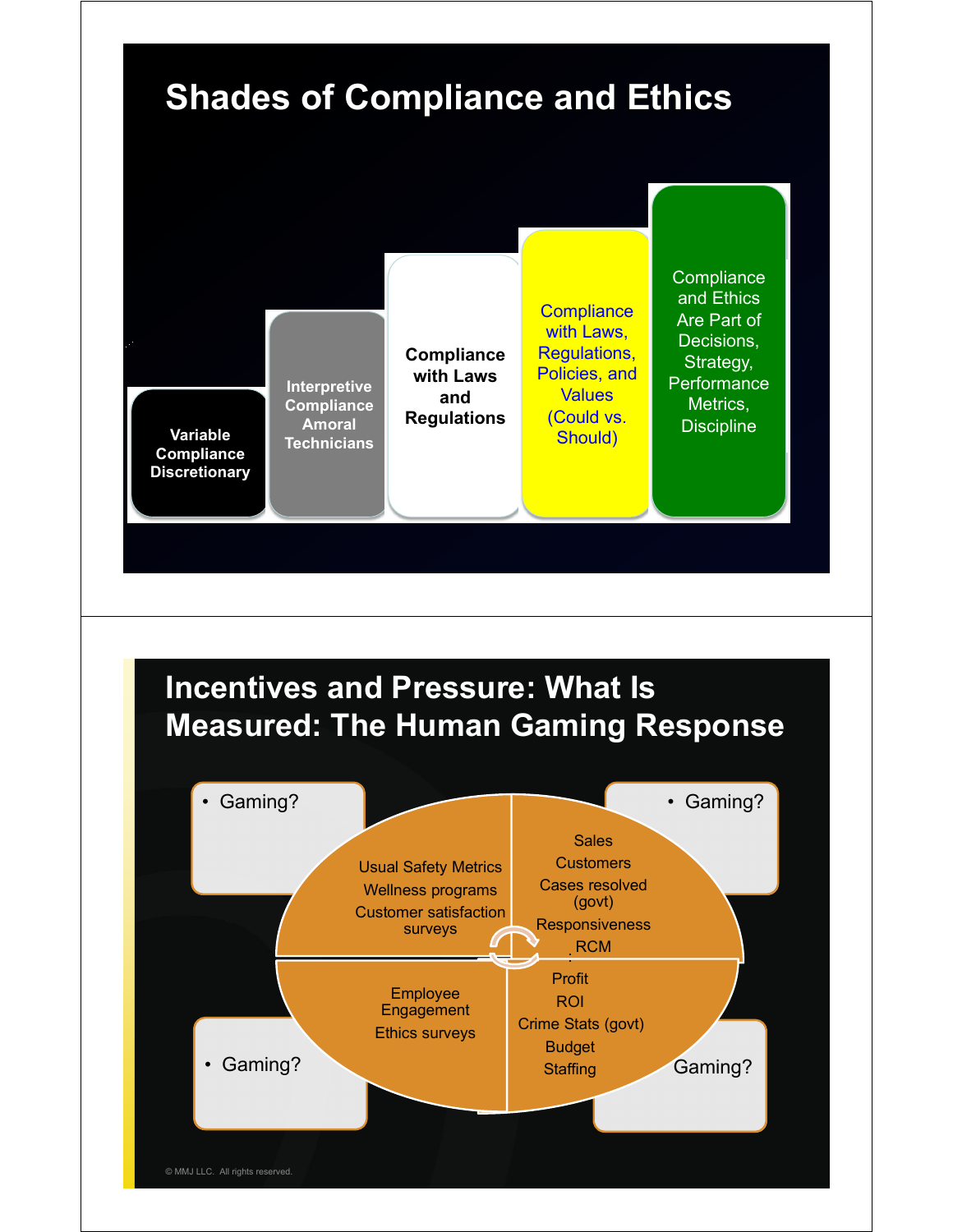#### **Examples of Gaming: Rules and Reward Systems**

| Prosecutor decisions and<br>rate-of-completion<br>compensation            | Auto service surveys of<br><b>customers</b>                                                                                                                                                         |
|---------------------------------------------------------------------------|-----------------------------------------------------------------------------------------------------------------------------------------------------------------------------------------------------|
| The cobras in Delhi                                                       | Fitness programs and<br>employee creativity                                                                                                                                                         |
| College admissions                                                        | Line queues                                                                                                                                                                                         |
| Employee engagement and<br>ethics surveys                                 | Staffing levels - nursing<br>homes                                                                                                                                                                  |
| Miss Universe pageants and<br>residency requirements<br>(pageant-hopping) | Sprint and federal subsidies<br>of \$9.25 per month for low-<br>income Americans who use<br>their phones for Lifeline<br>overcounting because of<br>spam texts that continue to<br>dormant accounts |
|                                                                           |                                                                                                                                                                                                     |

## **Examples of Gaming the System**

| Disney and "Frozen 2.<br>Hiring actors to play critics<br>and offer opinions as if<br>spontaneous                                                                                                                                     | Internet providers sway<br>bandwidth tests - they know<br>which areas will be tested<br>and they juice the area<br>temporarily; asked FCC to<br>remove certain areas or<br>homes (faulty equipment);<br>exclude heavy traffic days<br>(NFL playoffs and Apple app<br>releases; | Pageant hopping beauty<br>contestants --changing state<br>residencies |
|---------------------------------------------------------------------------------------------------------------------------------------------------------------------------------------------------------------------------------------|--------------------------------------------------------------------------------------------------------------------------------------------------------------------------------------------------------------------------------------------------------------------------------|-----------------------------------------------------------------------|
| Not reporting mining deaths<br>when miners are<br>subcontractors<br>120 deaths reported in India<br>- more like 120,000<br>Following deaths - higher<br>pay required and greater<br>regulatory oversight - do not<br>bring bodies out |                                                                                                                                                                                                                                                                                |                                                                       |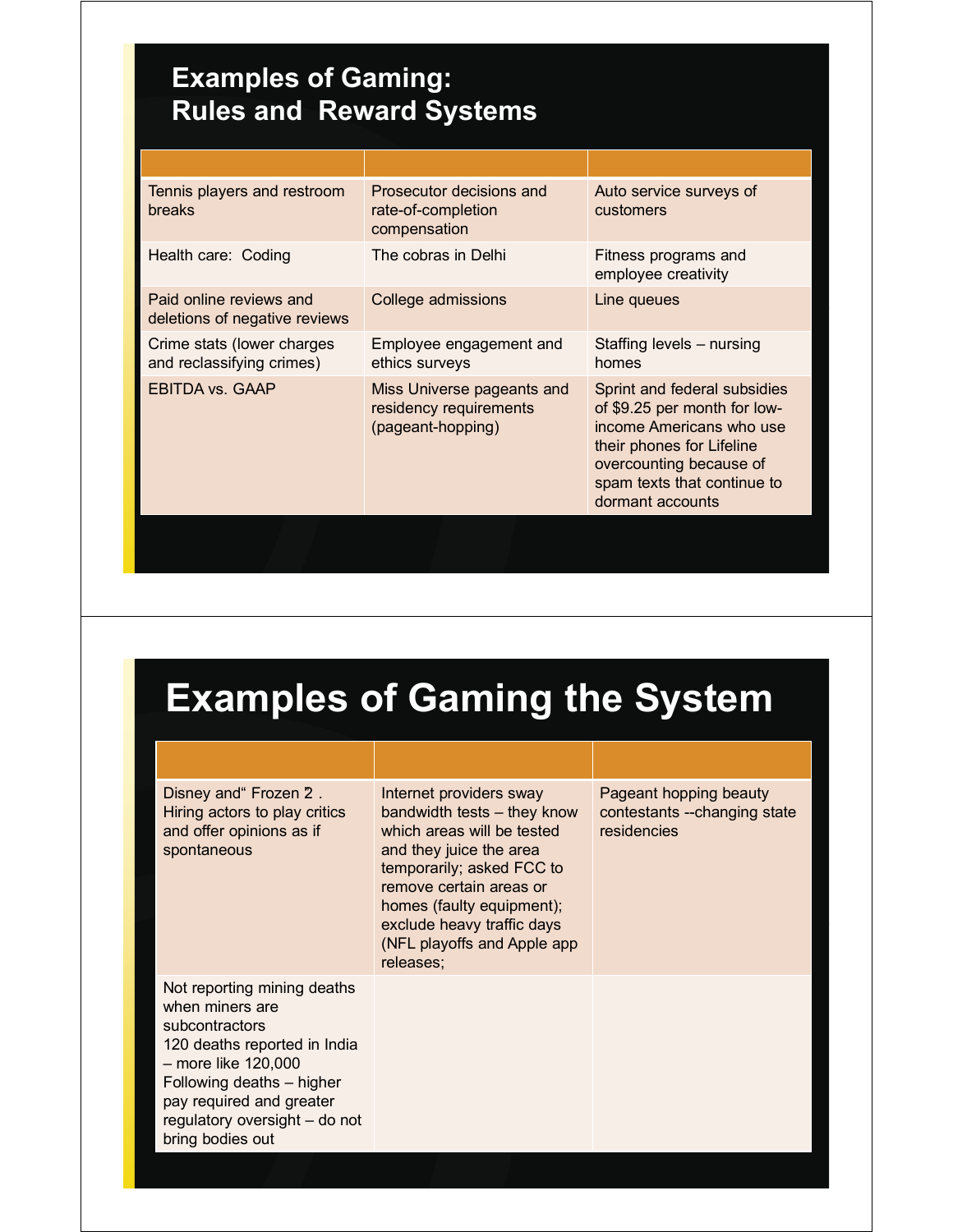

# **Some Examples**

- How about those Astros?
- Kodak, the options, and the charitable donations by the board chair
- Grandma and the confidences of her 15-year-old son
- Wilford Brimley
- Mohawk Industries: channel-stuffing with defective products; send goods to customers no longer in business
- Justin Trudeau's family's speaking gigs for a nonprofit that Trudeau awarded grants
	- Mariannejennings.com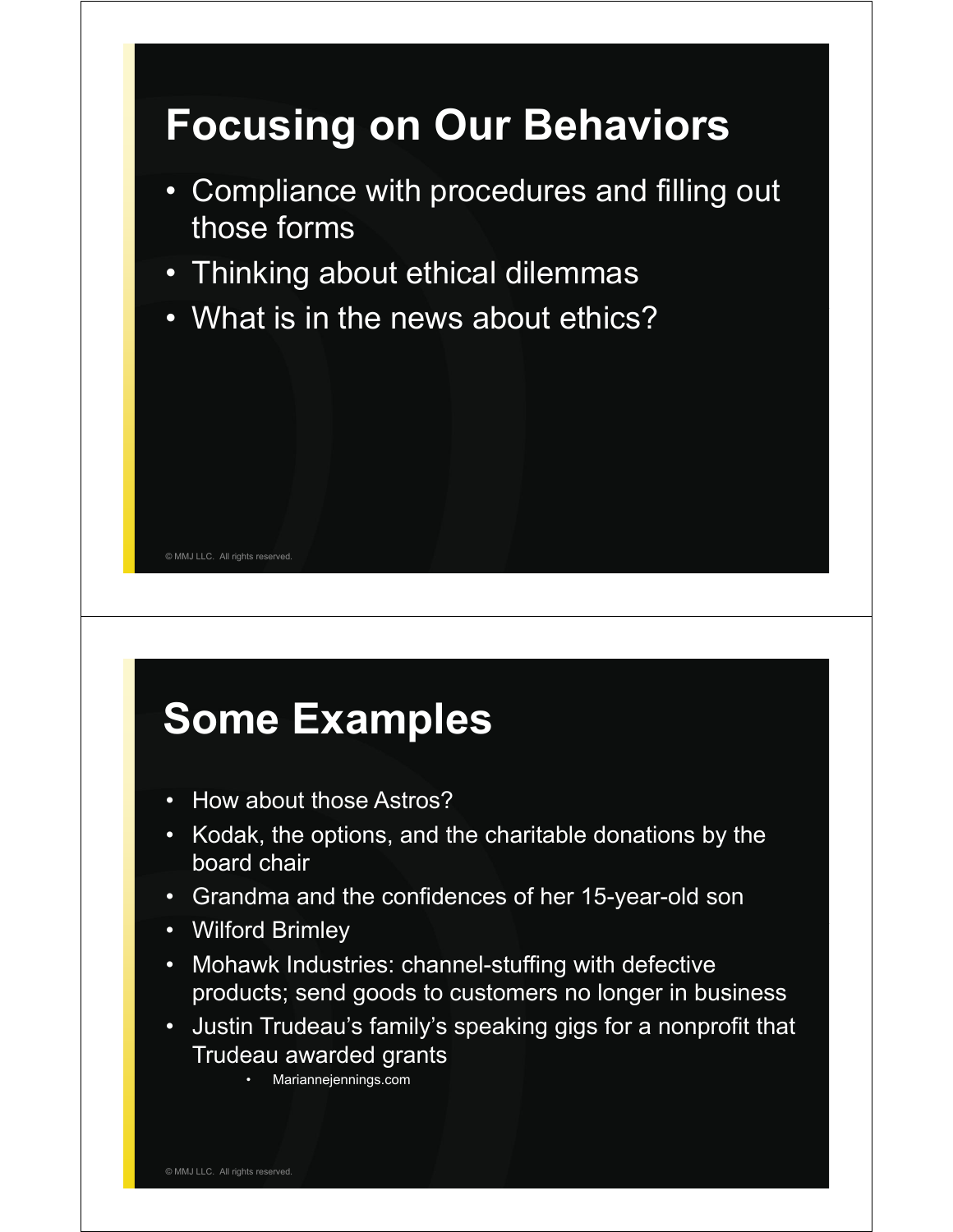## **How do we slip?**

- We are working with people we know
- We have relationships; there is trust
- The same goal of economic survival
- "Surely they would not do anything wrong!"
- How Waste Management roped in the auditors

### **Wells Fargo History**

- 2000 63 employee reports of "gaming the system" on new accounts
- 2002 all employees in a Colorado branch issued debit cards to customers who didn't ask for them
- 2004 -- 680 employee reports of "gaming the system"
- 2007 288 allegations of employee sales misconduct in second quarter
- 2007 branch manager

© MMJ LLC. All rights reserved.

- Teen daughter had 24 accounts
- Adult daughter had 18 accounts
- Husband had 21 accounts
- Brother had 14 accounts
- Father had 4 accounts
- 2008 --Customers with new accounts had employee e-mails of "noname@wellsfargo.com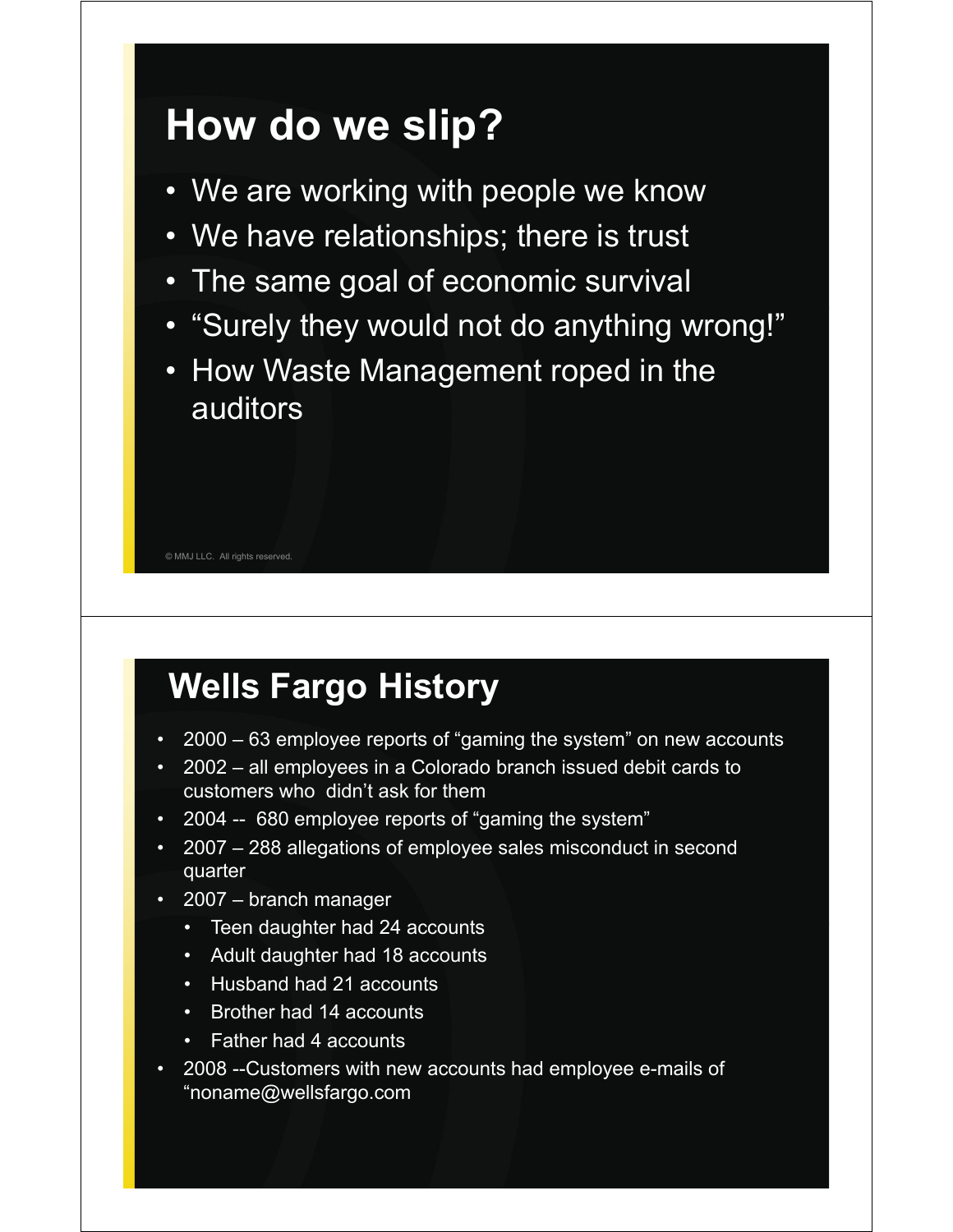#### **Wells: Percolating Issues**

- 2013 Employees talked a homeless woman into opening six checking and savings accounts costing \$39 per month (Los Angeles City Attorney investigates)
- 2013 -- 1,469 allegations of employee sales misconduct in fourth quarter
- 2013 Firing 1% of its employees annually for ethics violations related to gaming the system (CEO called it "immaterial" and cited it as good news)
- 2014 "Strong" ethical culture rating
- 2014 "Strong" for risk culture detection rating
- 2014 Audit tools labeled "squishy"
- 2015 "Satisfactory" Ethical Culture
	- Based on a survey and "observations of Tone at the Top, incentive compensation, performance management, and stature."

© MMJ LLC. All rights reserved.

### **Wells Fargo: Events After Discovery**

- 2016 2 million fake accounts discovered
- 2017 another 1.5 million fake accounts discovered
- 2018 -- \$1 billion fine; one-half of the board removed by the Fed
- 2018 Issues with employees falsifying meal reimbursement; investment-side problems with municipal bonds and meal vouchers among staff
- 2019 New CEO resigns
- 2019 Feds supervise CEO selection process and demand new board members
- 2020 Business levels and earnings still down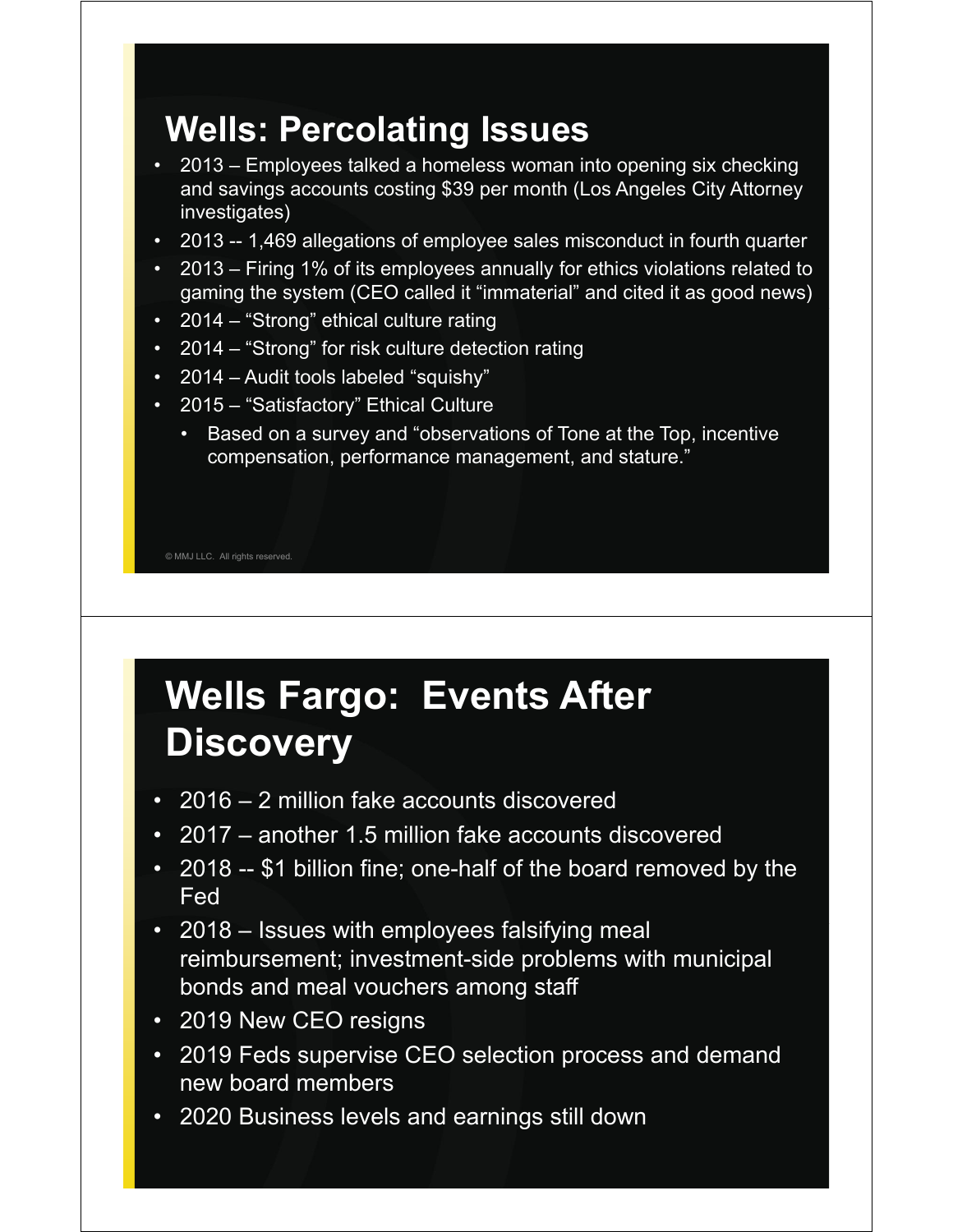

#### **Just "Get this out of the headlines" or "Let's keep this quiet"**

- Quick investigations
	- McDonald's and former CEO Steve **Easterbrook** 
		- Inappropriate e-mails to an employee
		- Assured the board there was no physical relationship
		- Law firm doing the investigation did not check company server for e-mails
		- Employees reported a sexual relationship
		- Lawsuits for severance pay return (about \$40 million with options)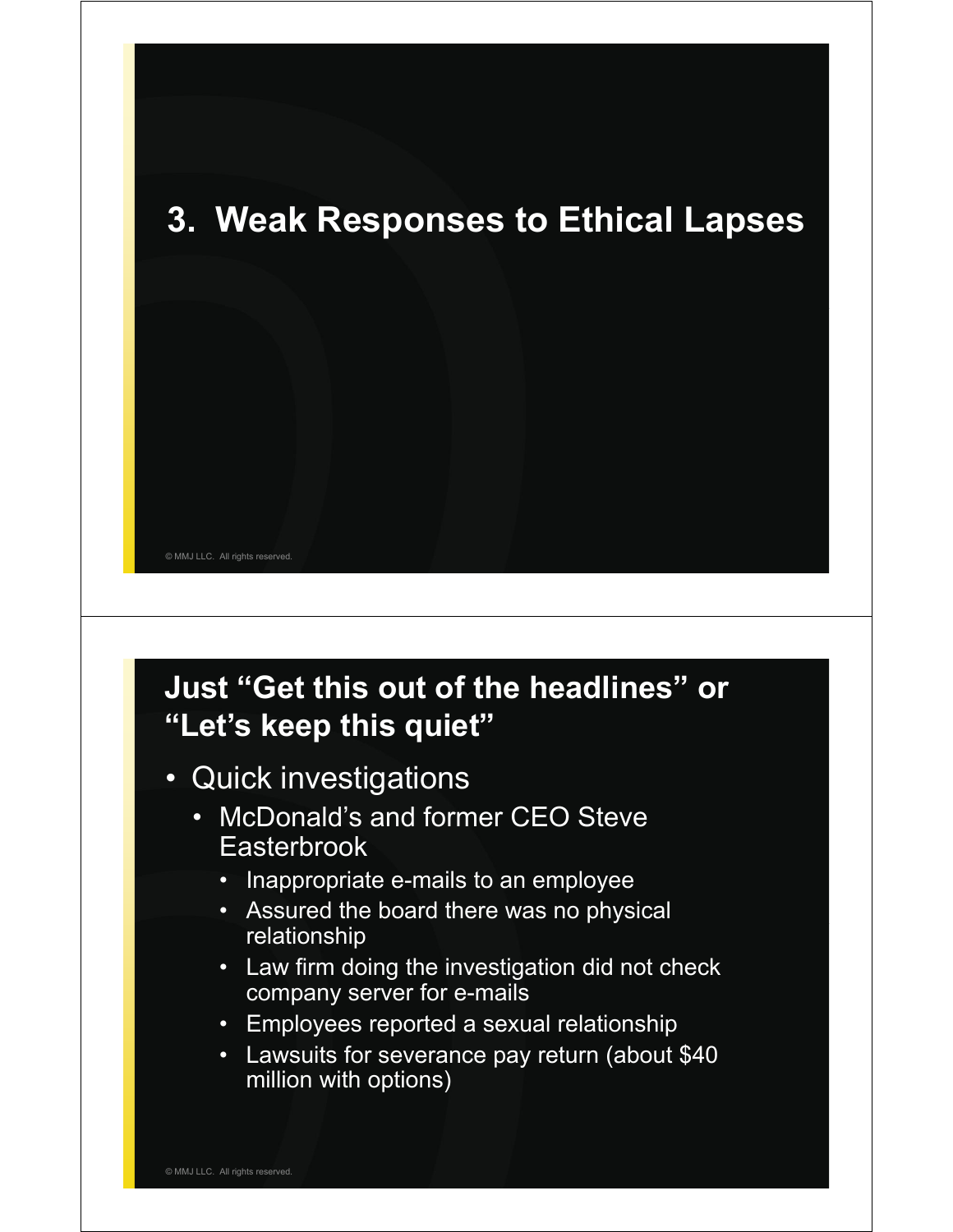#### **Quick investigations (cont.)**

- CalPERS and its CIO
	- "We've known about this all along."
	- "It has been taken care of."
- Not clear how big the problem is
- Not clear who is involved
- Not clear if the harm is continuing
- Systems do not get fixed

|  |  | © MMJ LLC. All rights reserved. |
|--|--|---------------------------------|
|  |  |                                 |

# **A Tale of Three Universities**

|                                | <b>Penn State</b>                                   | <b>Michigan State</b>                                  | <b>Ohio State</b>                                             |
|--------------------------------|-----------------------------------------------------|--------------------------------------------------------|---------------------------------------------------------------|
| Type of conduct                | Child molestation by<br>assistant coach<br>Sandusky | Physician Nassar)<br>molestation of<br>female gymnasts | Physician(Strauss)<br>molestation of male<br>student athletes |
| <b>Public disclosure</b>       | 2011                                                | 2016                                                   | 2019                                                          |
| Initial report                 | 1998                                                | 1997                                                   | 1978                                                          |
| Number of reports              | 11                                                  | 32                                                     | 177                                                           |
| First date for<br>action       | 2001 (talk with<br>Sandusky)<br>2011 Paterno fired  | $2014 -$ Title IX<br>Complaint-no<br>external expert   | 1996 - physician<br>permitted to leave                        |
| Est. $#$ of people<br>who knew | 31                                                  | 205 + Indianapolis<br><b>Star</b>                      | >1,000                                                        |
| <b>Criminal actions</b>        | $\boldsymbol{4}$                                    | $3:4$ loss of<br>licenses                              | Statute of limitations                                        |
| Litigation                     | Victims (11) and<br>grad student                    | 55 lawsuits; 500<br>victims                            | 17                                                            |
| Costs                          | \$67.3 million                                      | \$500 million                                          | ????                                                          |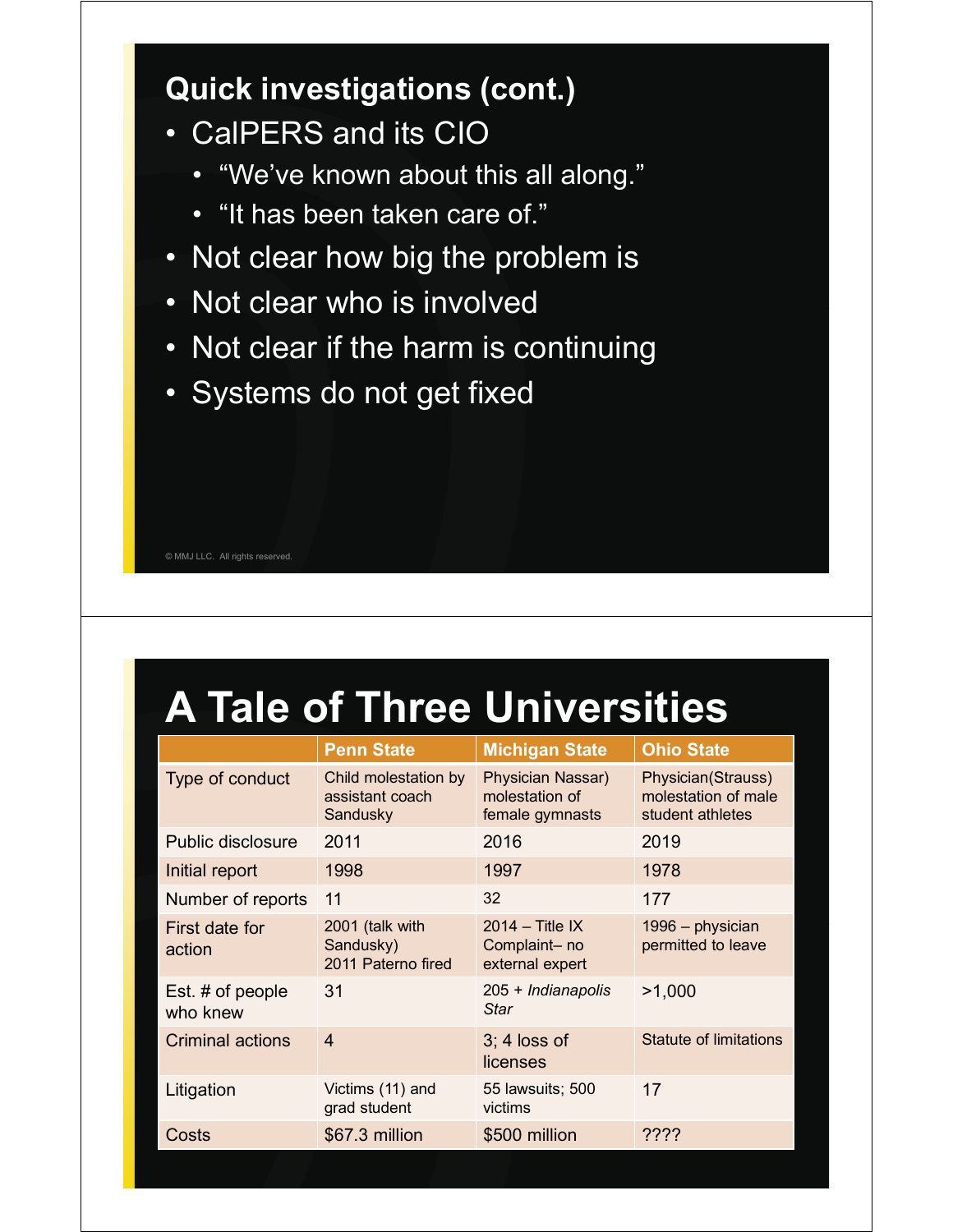#### **Lessons from USA Gymnastics at Michigan State**

- Fundraising pressures
- As scandal grew, millions were transferred to other organizations (foundations owned by them) to shield assets from claims of the young gymnasts
	- Louise Radnofsky, "USA Gymnastics Funds Scrutinized," *Wall Street Journal,* October 8, 2019, p. A6.
- The microscope descends when there is an issue

#### **Lessons from Ohio State**

- The Kitty Genovese syndrome
	- Weinstein
	- **Epstein**
	- The need to speak up
- The failure to fully analyze the harm
- The factual issues that were not pulled together: Why is he here? Where are the research results? Why the reduction in use of facilities by student-athletes?
- The sports-academic-financial connections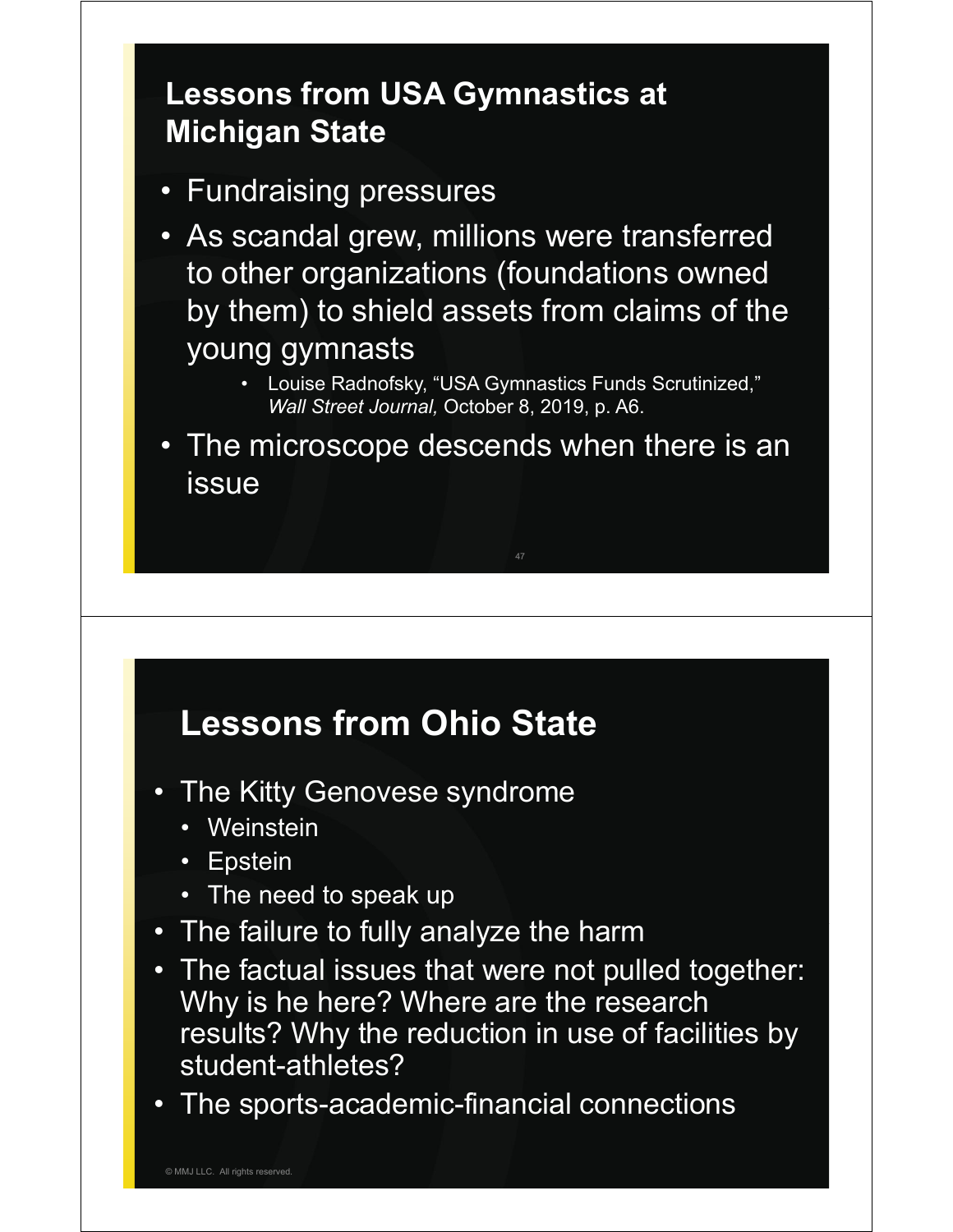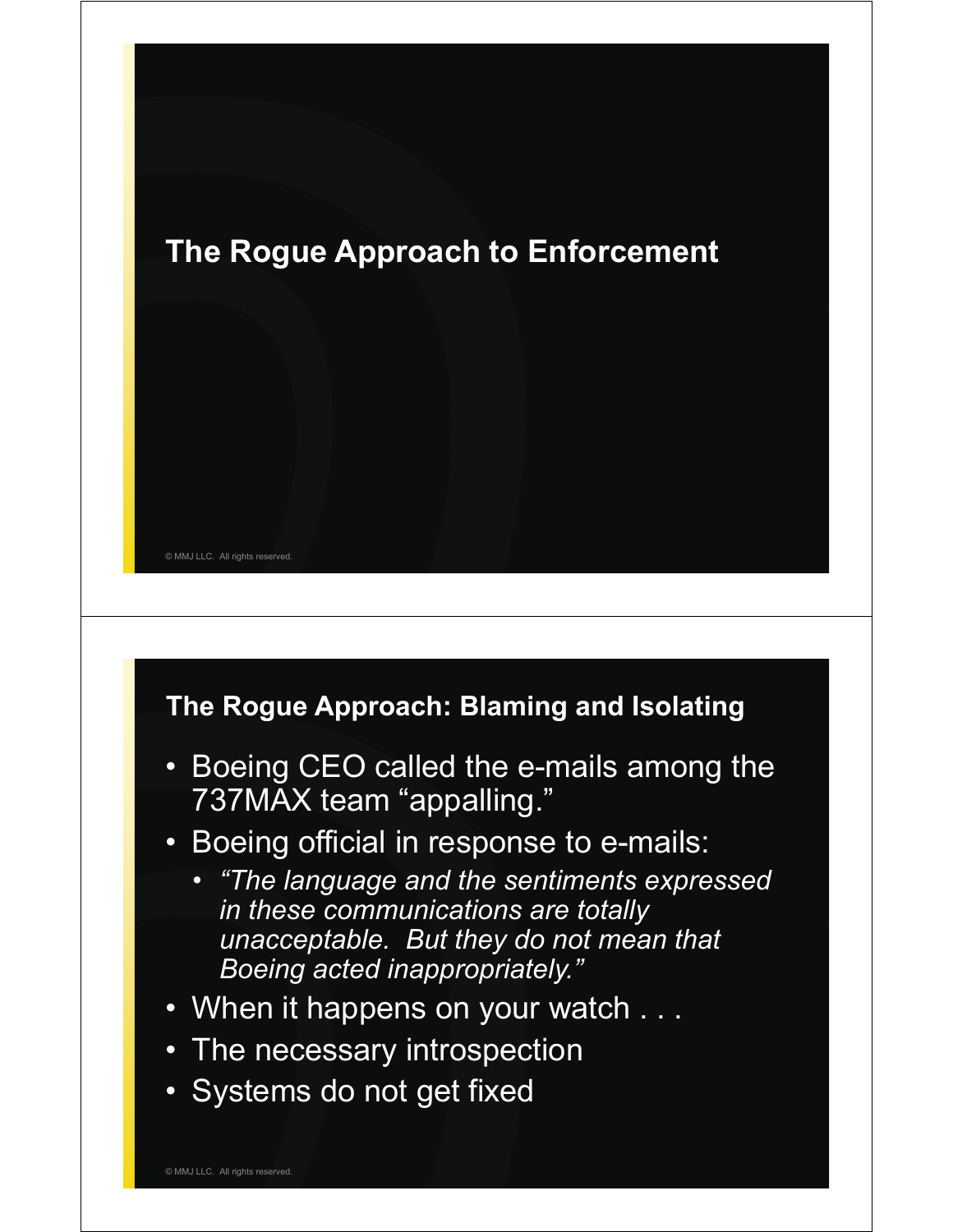### **The Dangers of the Rogue Label**

- Ethical and legal lapses do not make the headlines unless there are organizational issues
- Boeing history of repeating ethical lapses
	- Darlene Druyon (Department of Defense contracting officer) awarded Boeing tanker contracts as she was negotiating at \$250,000 job
	- Two CEOs in a row with affairs issues
	- Boeing hiring Lockheed employee who brought along bid information that Boeing used
	- Current investigation into NASA official feeding Boeing executive bid information

© MMJ LLC. All rights reserved.

#### **The Importance of Enforcement**

• *"Enforcement is to organizations what integrity is to individuals."*

M.M. Jennings

• *"The clearest and most powerful mode of organizational communication is whom we hire, whom we fire, whom we discipline, and how we treat those who raise ethical issues, questions, and concerns."* 

M.M. Jennings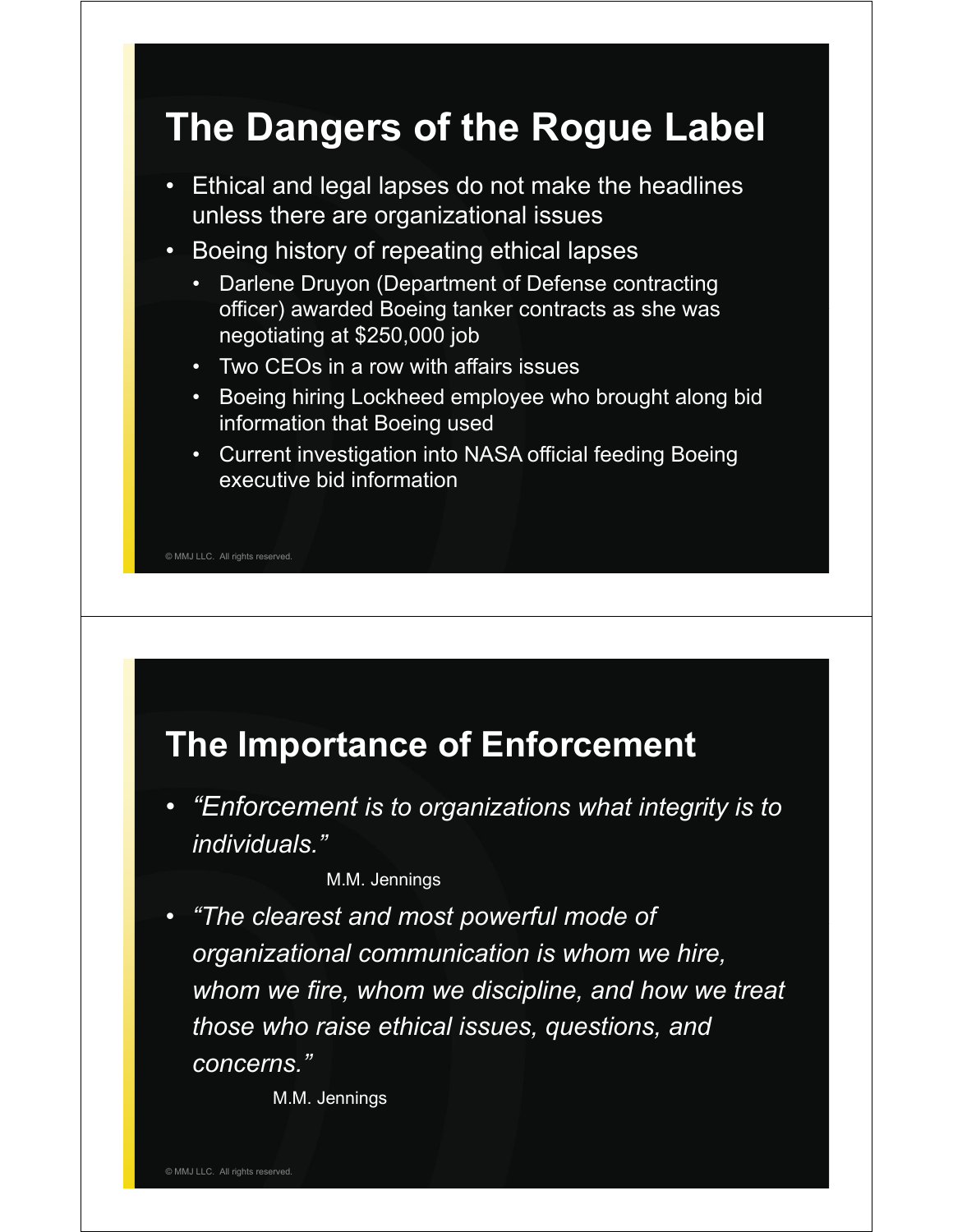#### **Rationalizations We Use After a Problem: Not a Big Deal**

- *"What happened does not reflect who we are."*
- *"There are misunderstandings about what happened."*
- *"You have to understand our industry."*
- *"We have a really good reason for doing what we did."*
- *"There was significant confusion in our billing."*
- *"It's a very common method by which most of California hospitals deliver and bill anesthesia."*  Cynthia H. Craft, "Sutter Health Agrees to \$46 Million Settlement for Billing Practices,"

*Sacramento Bee,* Nov. 5, 2013, http://www.sacbee.com/2013/11/05/5881145/sutter-health-agrees-6-million html

## **4. Fear and Silence**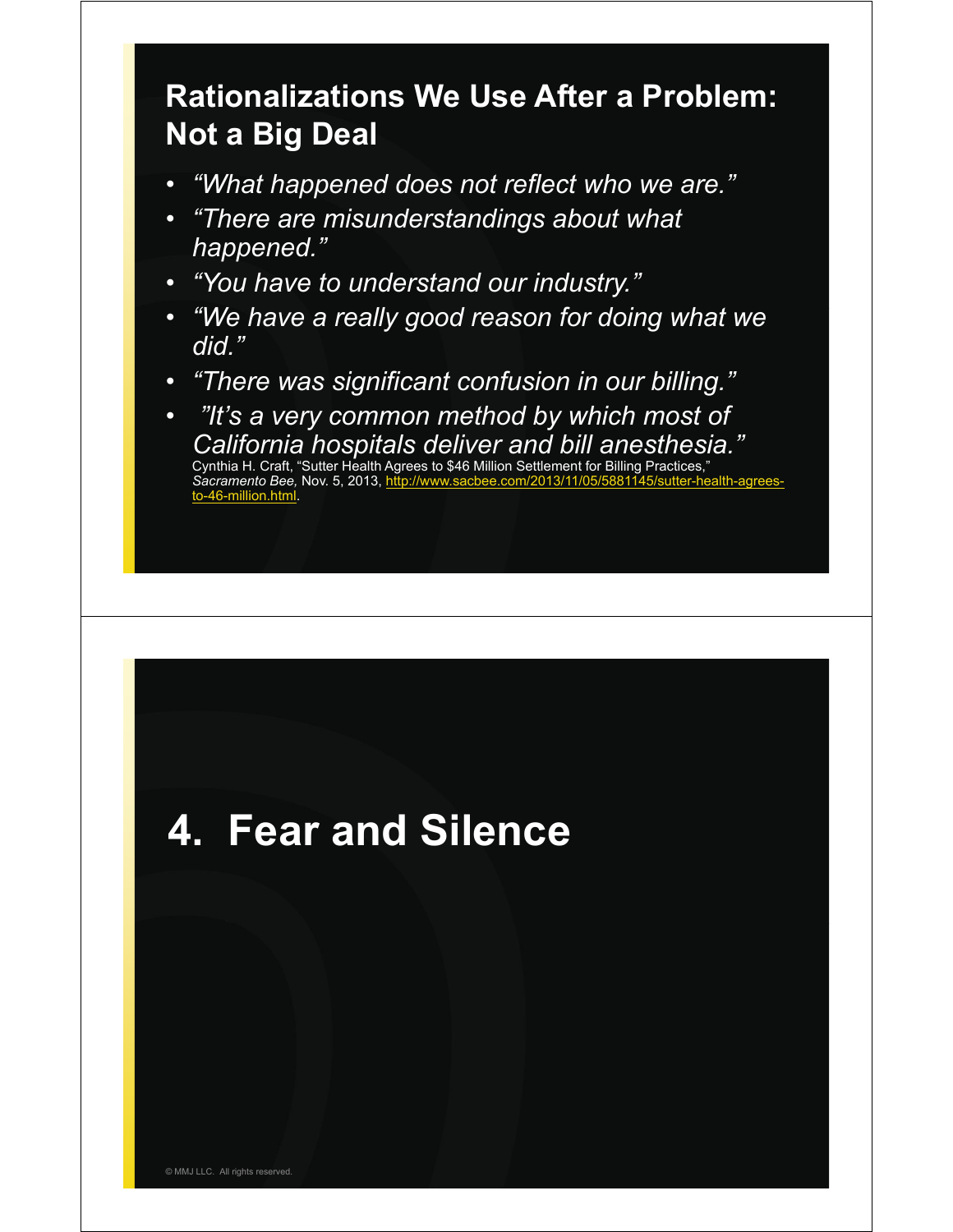## **Waiting, Hesitating, and Hoping**

- 2017 Word of the Year: Complicit
- The Bystander Effect and the Kitty Genovese Syndrome
- *"Snitches get stitches and end up in ditches."*
- *"Don't be a tattletale."*
- *"He's a narc." "Fink,"* or *"Rat"*
- The mistake of boxing ourselves into do-ordie situations

© MMJ LLC. All rights reserved.

### **Calvin Coolidge–On Feedback**

- Did not run for a second term despite wild popularity
- *"Eventually, surrounded by all 'yes' people you start to believe you are grander than you are; humility is gone."*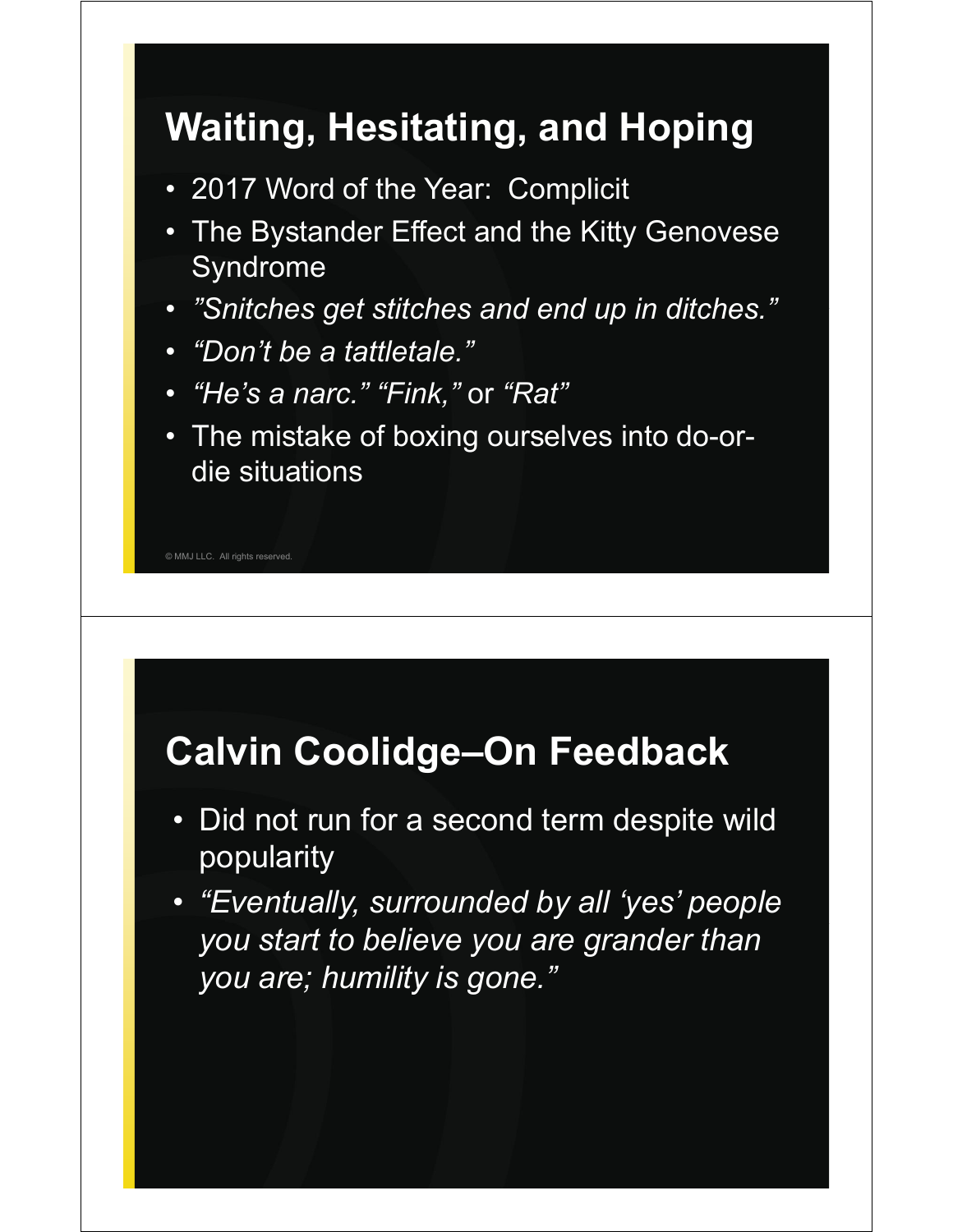# **The Steps for Speaking Up**

- 1. How sure am I?
- 2. What are the consequences of saying nothing?
- 3. What are the consequences of speaking up?
- 4. Can I work with the individual?
- 5. Who will listen?
- 6. Am I skipping a layer?
- 7. Do I need to skip a layer?

© MMJ LLC. All rights reserved.

## **Deterrents to Raising Issues**

- Physical (phones, eyes, and distractions)
- Explanations, questions
- What is emphasized in your language?
- What can be done to increase employee willingness to raise concerns?
	- Facebook: "Only good news"
	- Or "All news is good news."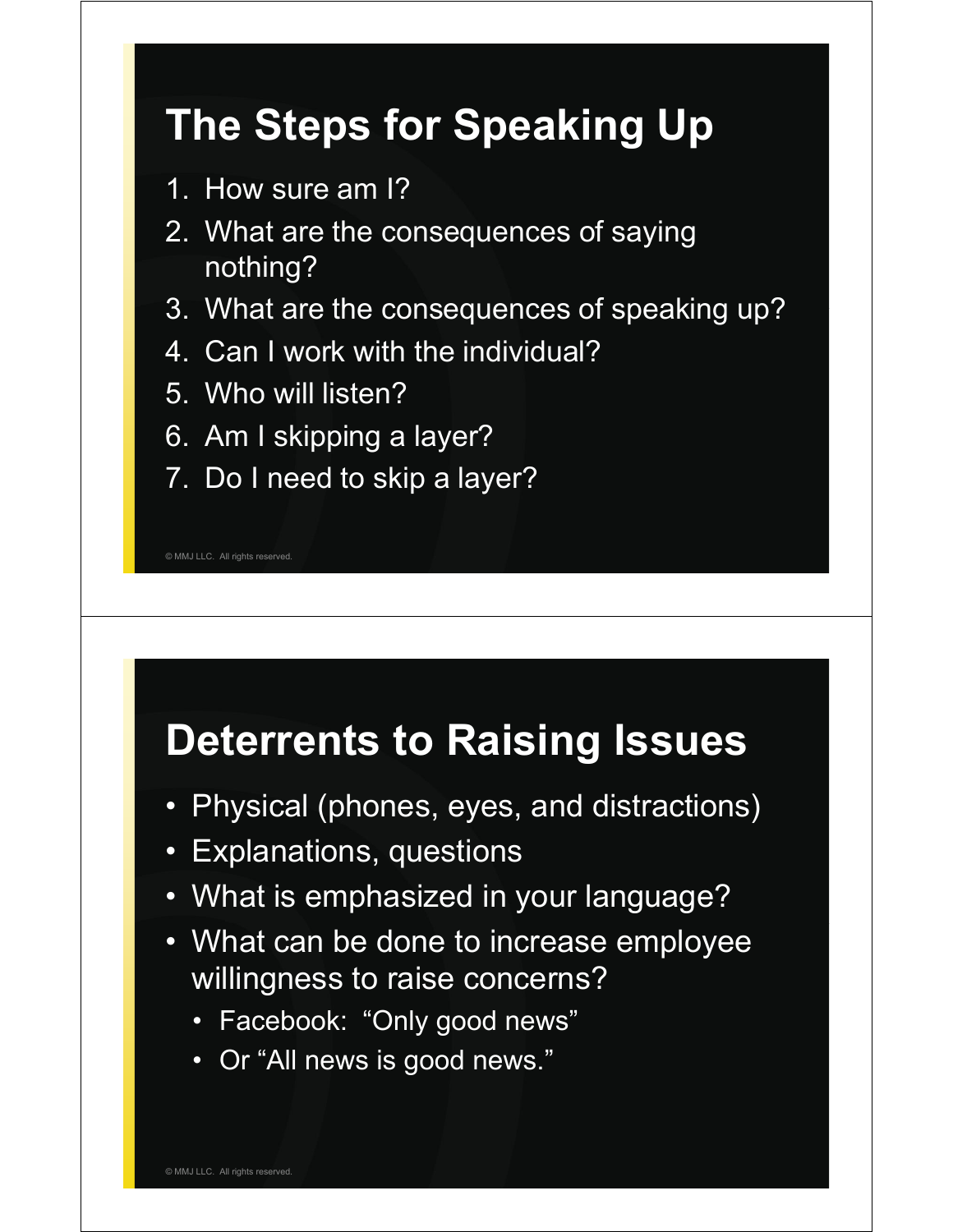

## **The Quality of Humility**

*"You limit the amount of time you go out into the world, because it's a little distortive. And you have people around you, like Warren Buffett or my wife, Melinda, who, you know, if I come back and I look like I'm all puffed up, they cut me down to size a little bit. And I do the dishes . . .*

*I drive the kids to school. I have kids that think I don't see the world in a modern-enough way, including even some technology things that they use and that they find amazing. I'm not as phone-centric as they are."*

> Bill Gates," Keeping Gates in Perspective", New York Times, November 12, 2019, p. F2.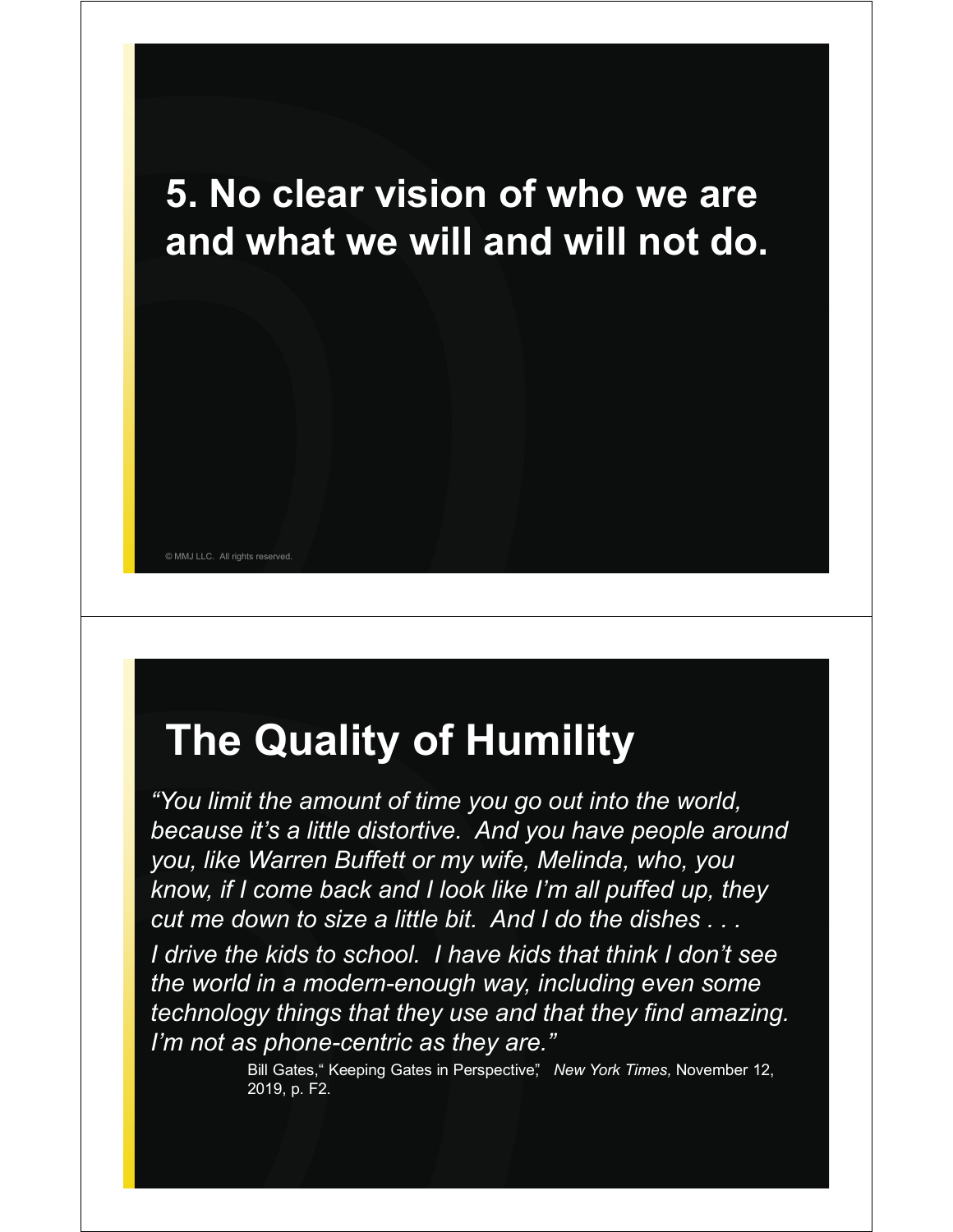## **The Credo**

Simple guidelines:

- What you would always do
- What you would never do
- Occidental College
- Rory McIlroy



### **6. Use the non-possessive truth**

- "My truth"
- "His truth," "Your truth," and "Her truth"
- The capacity to know truth may be limited, but there is THE truth

 $62$ 

• *Colombo* and the tennis shoes